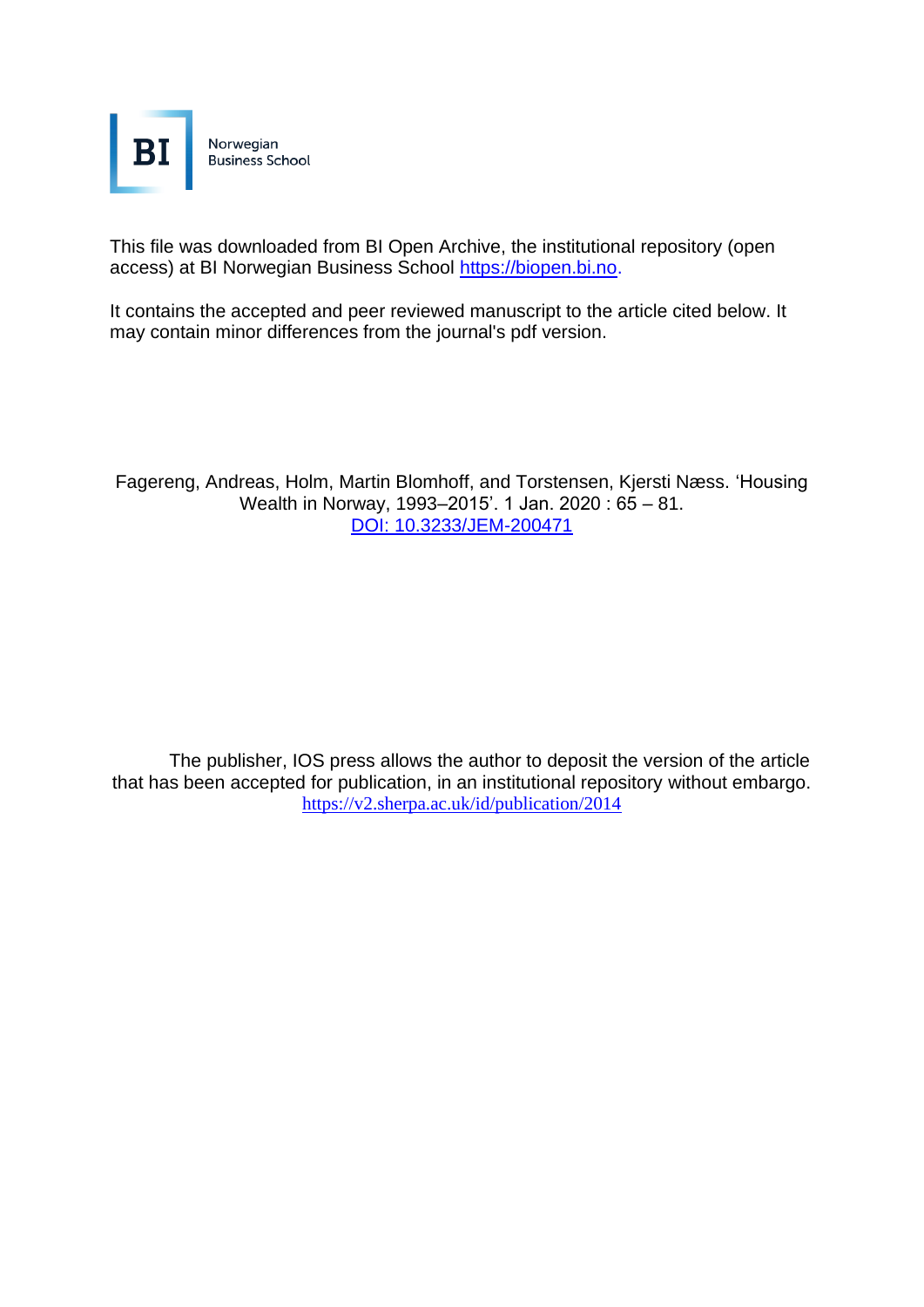# **Housing Wealth in Norway, 1993 – 2015**<sup>∗</sup>

# **Andreas Fagereng**

BI Norwegian Business School and Statistics Norway

# **Martin Blomho**ff **Holm**

University of Oslo and Statistics Norway

# **Kjersti Næss Torstensen** Norges Bank and Statistics Norway

We provide a new estimate of household-level housing wealth in Norway between 1993 and 2015 using an ensemble machine learning method on housing transaction data. The new housing wealth measure is an improvement over existing data sources for two reasons. First, the model outperforms previously applied regression models in out-of-sample prediction precision. Second, we extend the sample of estimated housing wealth by including cooperative units, non-id apartments, and cabins.

**Keywords**: Machine learning, housing wealth, house prices **JEL Classification Codes:** C50, D10, D63, R30

<sup>∗</sup> Corresponding author: Martin Blomhoff Holm, Department of Economics, University of Oslo;

tel: (+47) 46410134; e-mail: [m.b.holm@econ.uio.no;](mailto:m.b.holm@econ.uio.no) web: <https://sites.google.com/site/martinblomhoffholm/>. The article should not be reported as representing the views of Statistics Norway or Norges Bank. The views expressed are those of the authors and do not necessarily reflect those of Statistics Norway or Norges Bank.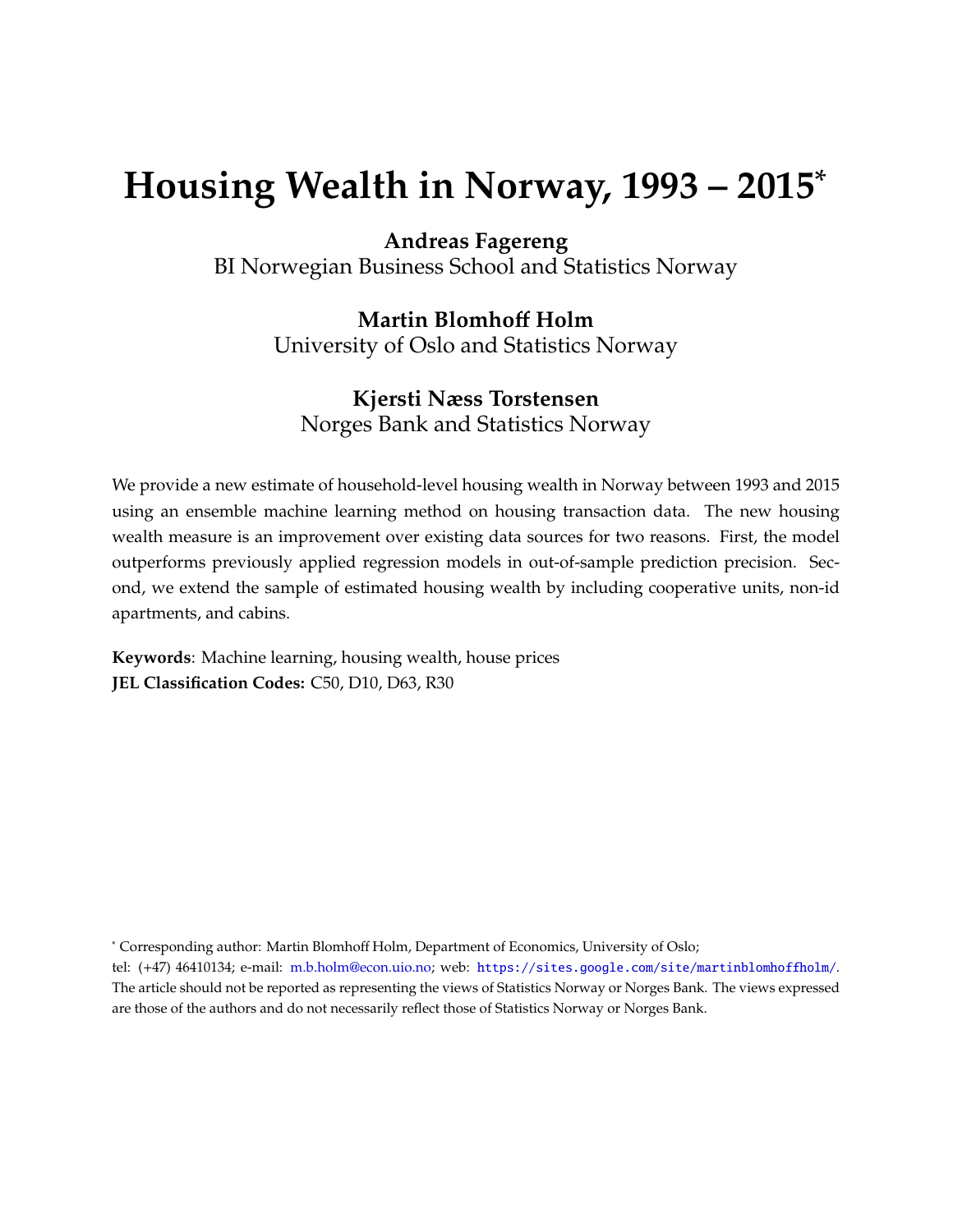# **1 Introduction**

The ideal data to study household economic behavior contain panel information on consumption, income, balance sheets, and household characteristics. Administrative tax data are almost ideal, but often suffers from an important drawback: housing wealth is often reported at values that do not reflect market values. In Norway, housing wealth has been undervalued in administrative tax data as values have been related to original transactions prices dating back in time. Furthermore, once tax authorities update property values, the homeowner may have an incentive to complain when the tax-assessed value is too high is, but not when it is too low. These potential systematic errors could contaminate inferences made by researchers. For example, if housing wealth is biased, measures of wealth inequality would also be biased.

Here, we document how we construct an updated value of the housing wealth stock for the universe of Norwegian households from 1993 to 2015. We apply two methods: ensemble machine learning techniques and hedonic regressions. Since 2010, the Norwegian Tax Administration has applied hedonic regressions to measure housing wealth.<sup>[1](#page-2-0)</sup> The *estimated* property values<sup>[2](#page-2-1)</sup> after 2010 are therefore reliable and contain limited systematic measurement errors. However, although the regression models used by the tax authority perform well, our preferred machine learning method significantly outperforms the regression models based on out-of-sample predictive performance. For example, 95% of predicted house prices from the machine learning model are within 20% of observed transaction prices compared with only 67% for the hedonic regression models.

Beyond re-estimating housing wealth, we extend the sample of estimated housing units in three dimensions: cooperative units, cabins, and non-unique apartments. First, about 16% of housing units in Norway are cooperative units and these units are not included in the estimation of market values used by Statistics Norway (see e.g. [Kostøl and Holiløkk,](#page-14-0) [2010\)](#page-14-0). We estimate housing values of cooperative units going back to 1993. Second, we include cabins in the sample of estimated housing units. Third, although there is an official id system for housing units in Norway, this system does not provide all housing units with unique identifiers in some densely populated areas.[3](#page-2-2) This non-uniqueness implies that many housing units are either missing or have mis-measured housing wealth in the tax data. We use repeated population censuses to identify

<span id="page-2-0"></span><sup>1</sup>These regression models are based on the results in [Kostøl and Holiløkk](#page-14-0) [\(2010\)](#page-14-0) and are updated yearly by Statistics Norway. Recently, [Stubhaug](#page-14-1) [\(2017\)](#page-14-1) has estimated housing wealth using this approach going back to 1993.

<span id="page-2-1"></span><sup>&</sup>lt;sup>2</sup>We distinguish here between estimated property values and the property values observed in the tax registry. The estimated property values come directly from a hedonic regression model and is unbiased. The property values observed in the tax registry are adjusted after complaints from homeowners.

<span id="page-2-2"></span> $3$ For example, several apartment buildings in Oslo have the same building id, implying that individual apartments are not uniquely identified by the official unit id.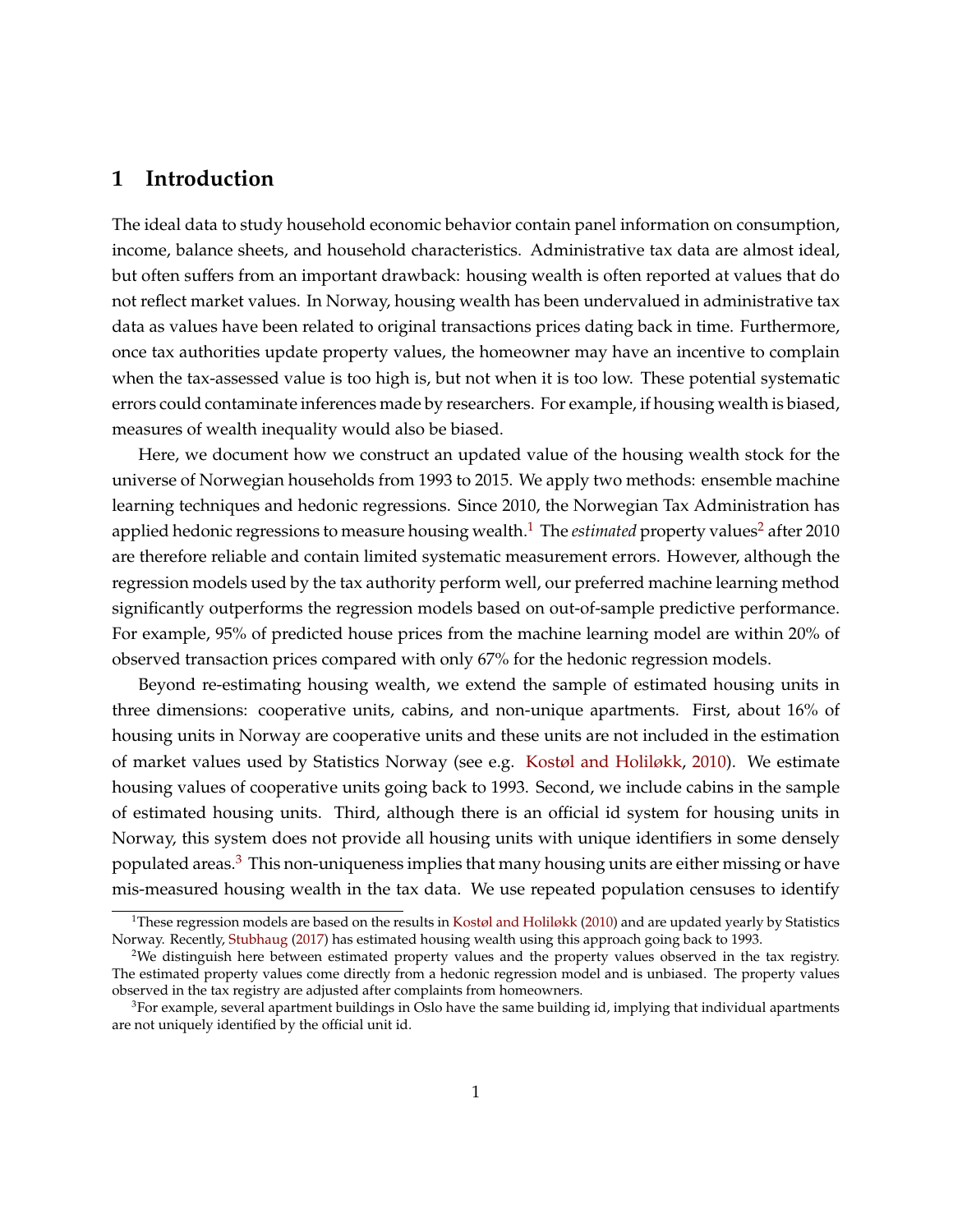these housing units to supplement the official data.

Equipped with the novel measure of property values for all housing units, we compute housing wealth at the household level using ownership data. With the new housing wealth numbers, the share of households with negative net wealth in the administrative data drops from between 22% and 3[4](#page-3-0)% to around 17% in all years in our sample.<sup>4</sup> After 2010, a period when the tax authority has a relatively precise measure of housing wealth, the share of households with negative net wealth drop from about 22% to 17%. About half of this drop is explained by the re-estimated housing wealth numbers and the rest is explained by including a larger share of the housing stock.

This paper proceeds as follows. Section [2](#page-3-1) first describes the data. Section [3](#page-5-0) next presents the estimation methods before we evaluate the predictive performance of these methods in Section [4.](#page-7-0) The two next sections evaluates the new data by first comparing it to other available house price indexes in Norway in Section [5](#page-9-0) and then constructing a measure of housing wealth and net wealth in Section [6.](#page-10-0) Section [7](#page-12-0) concludes.

## <span id="page-3-1"></span>**2 Data**

This section presents our data sources and the properties of the final datasets. The discussion is restricted to regular housing. Appendix [A](#page-15-0) provides details on cooperative units.

**Data sources.** The main dataset with transactions and housing unit characteristics is built on four separate sources.

- 1. L**and registry (L)**. The land registry<sup>[5](#page-3-2)</sup> from the Norwegian Mapping Authority (Kartverket) is the official registry of housing in Norway and contains detailed information on all properties, including housing unit characteristics and ownership information. It is annual from 2005 to 2015.
- 2. Ownership data (O). The ownership dataset<sup>[6](#page-3-3)</sup> from the Norwegian Tax Administration contains ownership information and housing unit characteristics. In addition, it contains the estimated value from the tax authority which we use as a cross-check in the validation of our estimated house prices. The data is annual and available to us from 2013 to 2015.

<span id="page-3-0"></span> $417\%$  is more in line with households surveys from other countries. For example, about 10% have negative net worth in 2007 in the Survey of Consumer Finances (SCF), a little more than 10% have negative net worth in the PSID in 2007 Pfeff[er, Schoeni, Kennickell, and Andreski](#page-14-2) [\(2016\)](#page-14-2), while less than 10% have negative net wealth in the Italian Survey of Household Income and Wealth (SHIW).

<span id="page-3-2"></span><sup>5</sup> Includes both "Grunnbok" and "Matrikkel".

<span id="page-3-3"></span><sup>6</sup>Skatteetatens egne Sentrale eiendomsregister (SERG) is based on the land registry, but includes also all cooperatives.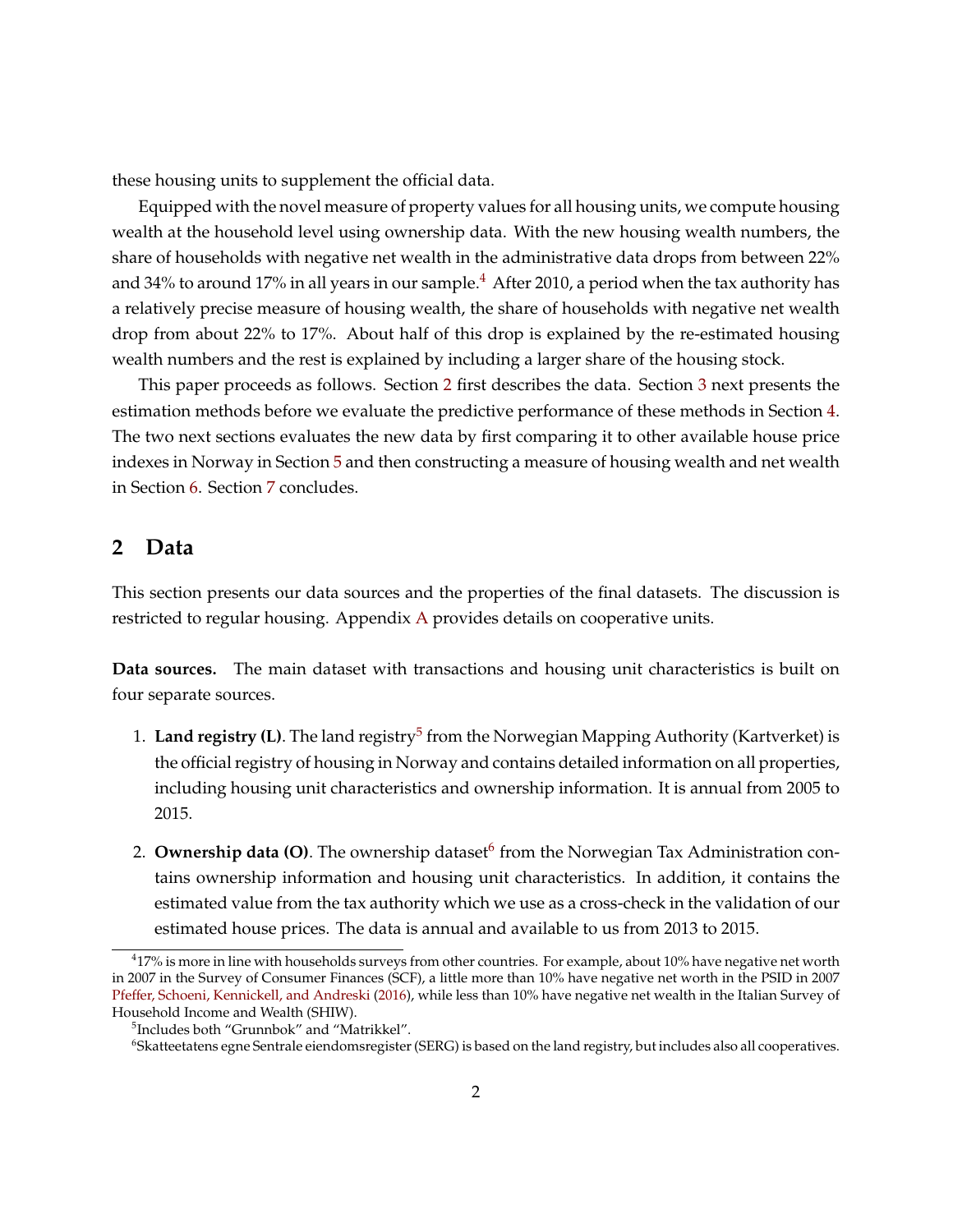- 3. **Transaction data (T)**. The transaction dataset is based on information from the land registry. The dataset contains all transactions of regular housing and cabins between 1993 and 2015.<sup>[7](#page-4-0)</sup> It contains the housing id, information about buyers and sellers, and the transaction price. In addition, the dataset contains housing unit characteristics from the land registry.
- 4. **Population census (C)**. We use information from the last three waves of the population census (1990, 2001, and 2011) containing information on housing unit characteristics, all individuals living in the house, and ownership status.

**Data construction.** We construct a dataset of characteristics over our sample period by combining information from all four sources using the unique id from the Norwegian mapping authority. Table [1](#page-17-0) lists the included housing characteristics. Some housing characteristics exist in multiple datasets and all datasets contain missing variables for some observations. Two datasets sometime have different values for the same characteristics. In most cases, the values are very similar and simply rounding errors. Nevertheless, we impose a ranking of the datasets according to a judgment of their reliability. The ranking is: ownership data, transaction data, land registry, and population census.

#### [Table [1](#page-17-0) here]

For some characteristics, the data source only exists after 2005. To construct a dataset for the full sample going back to 1993, we assume that the housing unit had the same value for the characteristics in the years prior to 2005. Some housing units do not have a unique id from the mapping authority. In this case, there is no information on the housing unit from the land registry and the ownership registry. These properties with incomplete id's are most prevalent among apartments in large cities. To obtain information on such housing units, we use the population census data. The census data does not contain the unique id from the mapping authority, but we can find unique housing units by combining ownership information from the census and the individual's id in the transaction data. Further, we impute ownership fractions from the census data by counting the number of adults living in the housing unit and being registered as owners.<sup>[8](#page-4-1)</sup>

Detailed ownership registry is only available from 2005 onwards. However, using the transaction data we extend the ownership dataset to 1993.

<span id="page-4-1"></span><span id="page-4-0"></span><sup>7</sup>We only have transaction data for cooperatives from 2007 to 2015.

<sup>&</sup>lt;sup>8</sup>The population census has no information about ownership fractions, but it contains all family members that live in the housing unit. We impute the ownership fraction by first removing all persons below 35 in the housing unit and then give every remaining household member an equal share of the housing unit.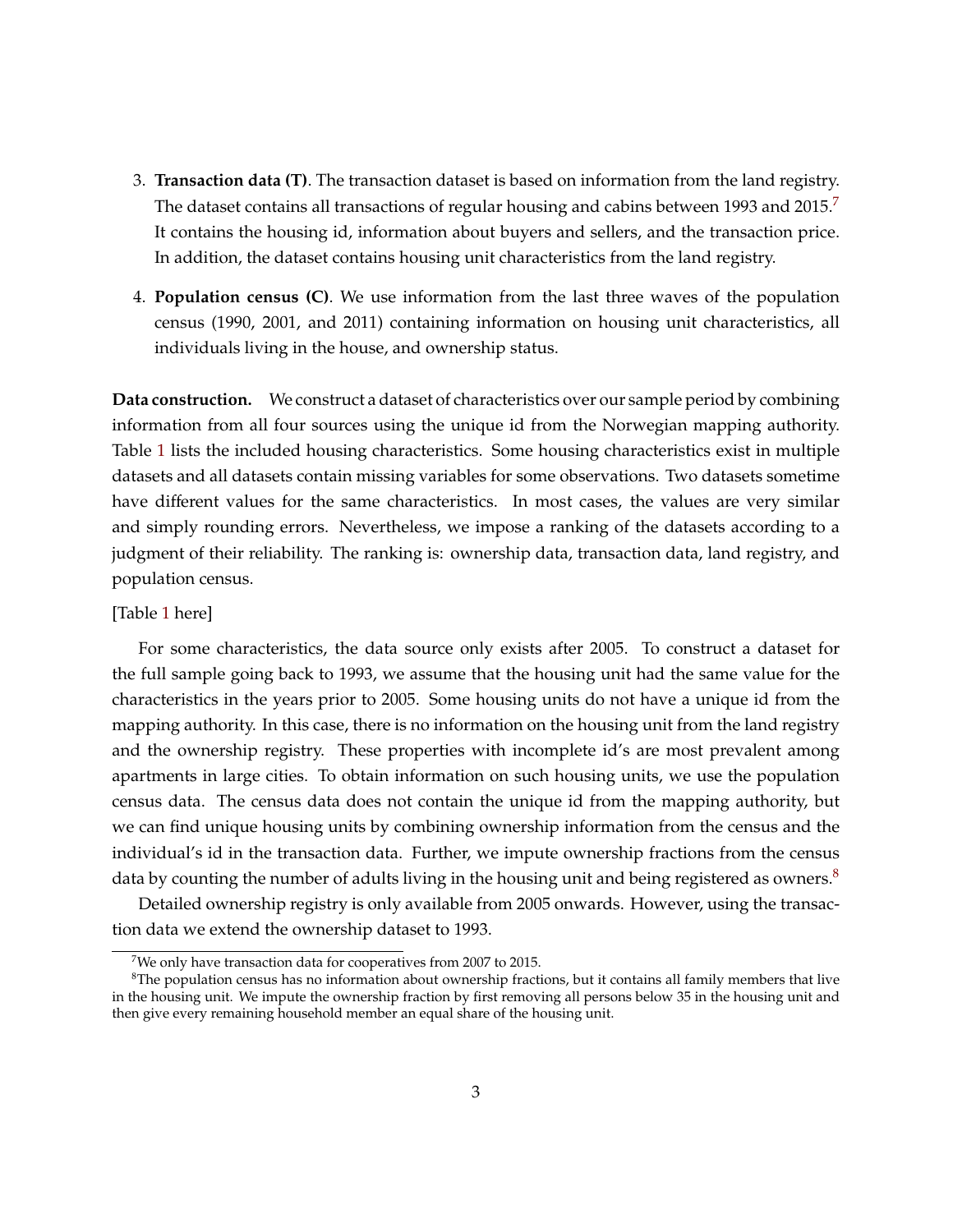We combine information from all four data sources to construct two datasets: the characteristics dataset and the ownership dataset. The characteristics dataset is unique on housing unit-year observations and used to estimate property values. The ownership dataset is unique on personhousing unit-year observations and contains only the person id, the housing unit id, and the ownership fraction, and is used to construct household-level housing wealth.

**Sample, variable, and index selection.** The next step is to select an estimation sample from our characteristics dataset. First, we select housing units where the whole property is transacted as a market transaction, the total price of the property is greater than the equivalent of NOK 800,000 (USD 100,000) in 2015, the size of the housing unit is greater than 20 m<sup>2</sup> and less than 500 m<sup>2</sup>, and the number of rooms is less than 16. In addition, we exclude transactions in cooperatives from the estimation because these units often have a share in cooperative debt that we do not observe.<sup>[9](#page-5-1)</sup> We further trim the top and bottom 1% on the price per  $m^2$ .

We also select the variables and indexes we want to estimate. We rely on the set of variables and specifications already used by Statistics Norway to estimate property values [Kostøl and Holiløkk](#page-14-0) [\(2010\)](#page-14-0). Table [1](#page-17-0) presents an overview of the variables included in the dataset. We estimate the regressions separately for three house types (apartments, chained-houses, and regular houses) within 22 regions, $10$  producing housing wealth measures with both geographic and type-specific variation. Since we include a measure of zones within geographical regions, which includes dummies for municipality, city district, and zip codes, there is additional geographical variation within the 22 regions. The cabin sample is separated into only three broader regions (East, West, and North) to allow for a sufficient number of market transactions within each region.

## <span id="page-5-0"></span>**3 Estimation methods**

We apply two methods to estimate property values: hedonic regressions and an ensemble machine learning method. This section describes each of these methods.

<span id="page-5-1"></span> $9$ The observed transaction prices for cooperative units is not the market price of the housing unit itself, but the price of the unit net of its share of cooperative debt. Since we do not observe the unit's share of cooperative debt, we cannot use the transaction values of cooperative units in the estimation setup as for regular housing.

<span id="page-5-2"></span><sup>10</sup>The regions are: Oslo and Bærum, Bergen, Trondheim, Stavanger, Østfold, Akershus (excl. Bærum), Hedmark, Oppland, Buskerud, Vestfold, Telemark, Aust-Agder, Vest-Agder, Rogaland (excl. Stavanger), Hordaland (excl. Bergen), Sogn og Fjordane, Møre og Romsdal, Sør-Trøndelag, Nord-Trøndelag, Nordland, Troms, and Finnmark. For cabins, we use wider regions: Østlandet (county no. 1-9), Vestlandet (county no. 10-15), and Nordlandet with Trøndelag (county no. 16-20).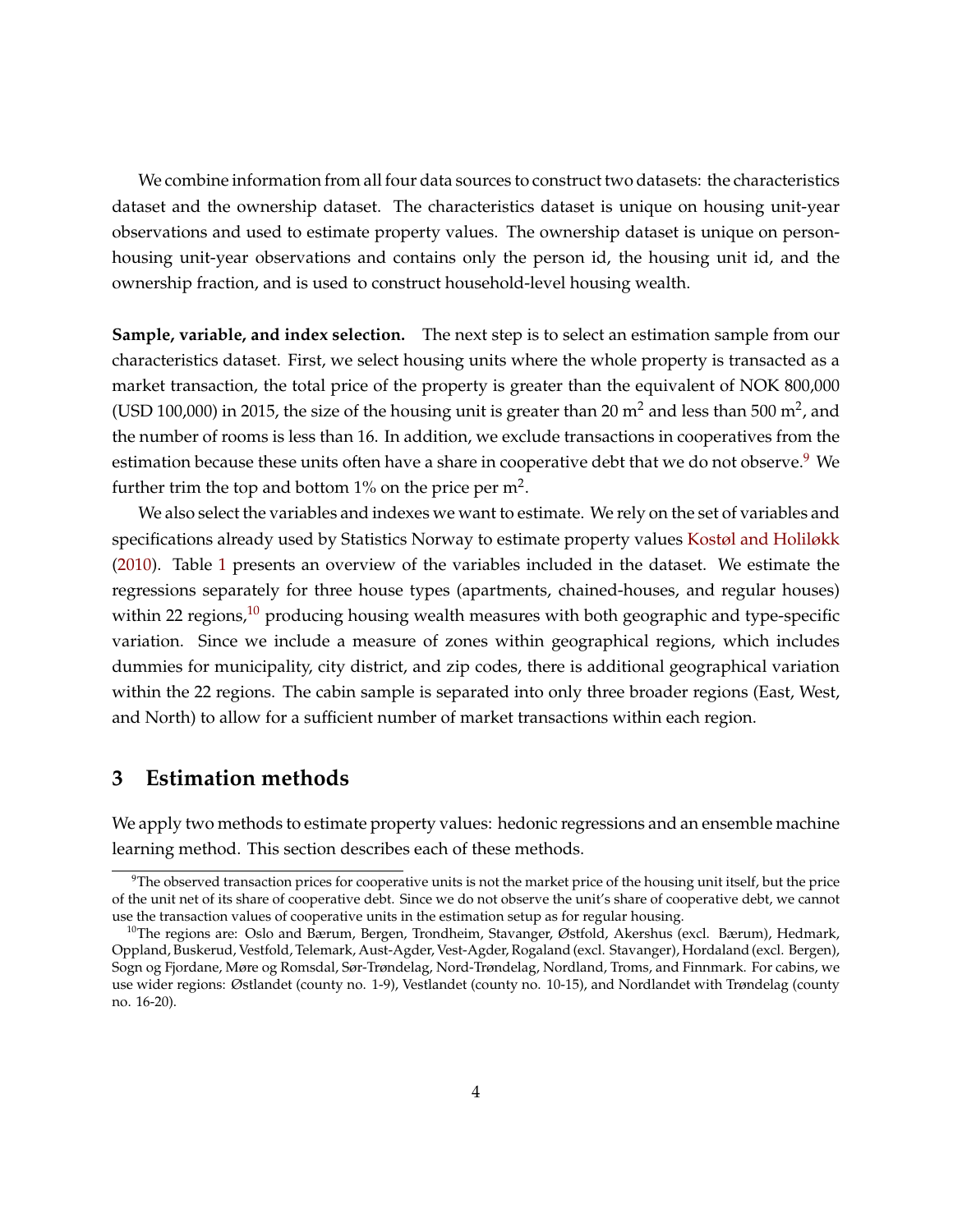**Hedonic regressions.** The idea behind hedonic regressions is to use the information of housing characteristics to predict property values in the transaction data. The tax authority in Norway already applies hedonic regressions to estimate housing wealth based on the results in [Kostøl and](#page-14-0) [Holiløkk](#page-14-0) [\(2010\)](#page-14-0).<sup>[11](#page-6-0)</sup> The hedonic regressions are therefore the benchmark to which we compare our machine learning approach.

There are two choices that determine the performance of an hedonic regression, the functional form and the choice of variables to include. We choose a functional form close to [Kostøl and](#page-14-0) [Holiløkk](#page-14-0) [\(2010\)](#page-14-0) that has already been applied to Norwegian data

$$
\log(p_{i,j,t}/m_{i,j,t}^2) = \beta_{0,j} + \beta_{1,j,t} \log(m_{i,j,t}^2) + \beta_{2,j,t} \log(m_{i,j,t}^2)^2 + time_{t,j} + type_{j,t} + zone_{i,j,t} + density_{i,j,t} + age_{i,j,t} + garage_{i,j,t} + psize_{i,j,t} + \epsilon_{i,j,t}
$$
(1)

where *i* is the housing unit,  $j \in [1, 69]$  is the type-location index,<sup>[12](#page-6-1)</sup> *t* is year,  $m^2$  is square meters (bruksareal), *time* is a quarterly index, *type* is a fixed effect for house types within the broad type, *zone* is a fixed effect for zones within the geographical region (municipality in counties or neighborhoods in cities), *density* is a dummy which is one if the house is in densely populated area {0, 1}, *age* is a set of age-groups for the housing unit {0, 5, 15, 25,≥ 35}, *garage* is a dummy for the existence of a garage  $\{0, 1\}$ , *psize* is a set of plot sizes in squared meters  $\{0, 500, 1000, 1500, \geq 2000\}$ , and  $\epsilon$  is an error term. All coefficients are time-dependent. Our housing price specification therefore allows for substantial time and zone heterogeneity also within geographic areas and housing types.

**Machine learning.** The second method is machine learning. A challenge when using regression models for predictions is overfitting. By including more variables, we get a better in-sample fit, but could potentially worsen the out-of-sample performance because the model becomes too specific to the estimation sample (overfitting). This trade-off between in-sample fit and out-of-sample predictive performance is at the heart of all machine learning methods.

A common feature of machine learning algorithms is that they are estimated partially based on pseudo out-of-sample predictive performance. In particular, the data is separated into folds in each estimation. The algorithm uses data from N-1 folds and evaluate the model by predicting the Nth fold. The final model is an averaged model selected on its pseudo out-of-sample performance. The estimation step therefore finds the best prediction model conditional on model complexity.

<span id="page-6-1"></span><span id="page-6-0"></span><sup>&</sup>lt;sup>11</sup>[Stubhaug](#page-14-1) [\(2017\)](#page-14-1) use a similar approach to construct a housing wealth measure in Norway back to 1993.

<sup>&</sup>lt;sup>12</sup>3 types and 22 locations for regular housing and cooperatives, and 3 locations for cabins. The 22 locations corresponds to the same geographic areas used in the official housing price data from Statistics Norway.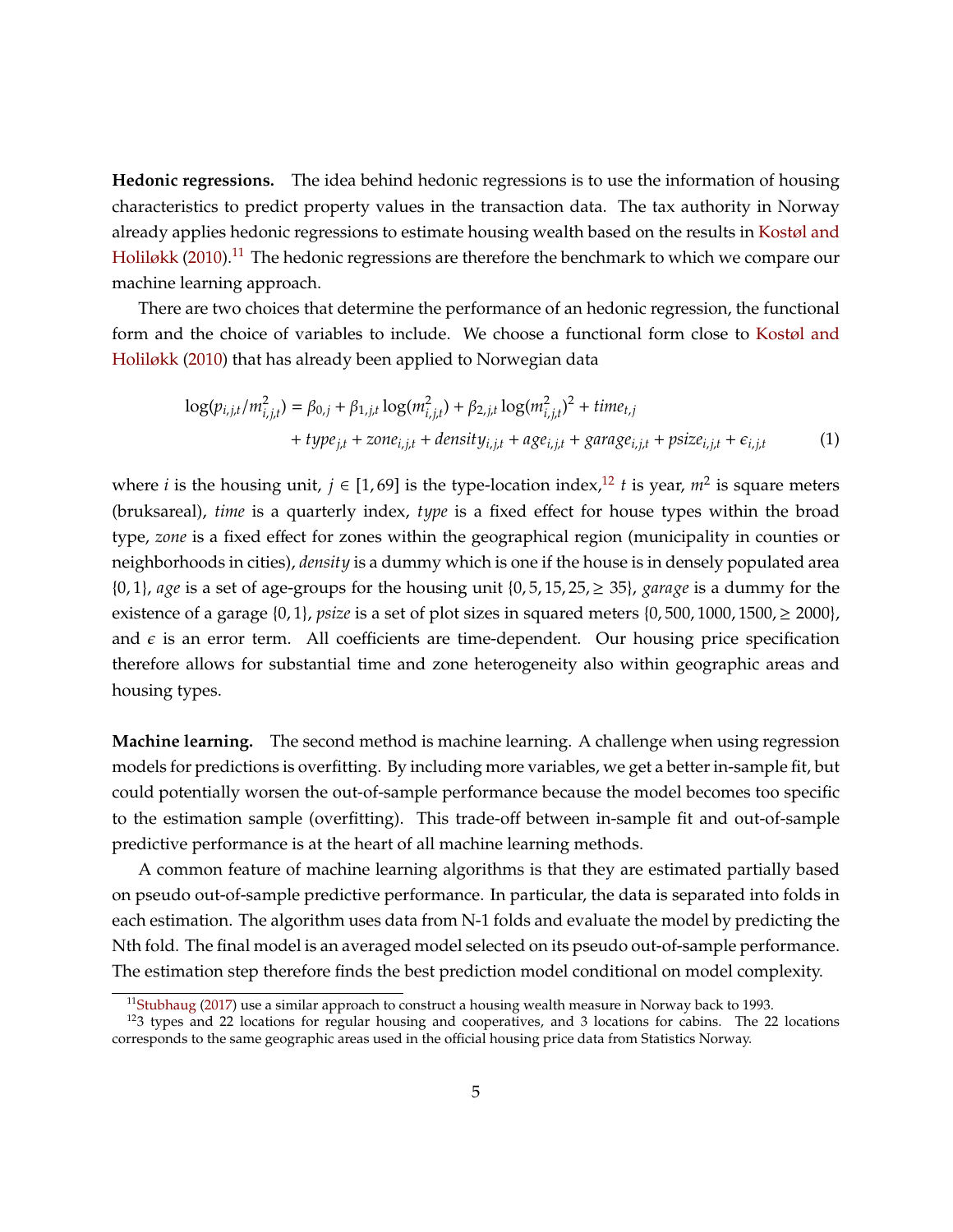In addition, machine learning methods require a tuning step. All machine learning algorithms contain a measure of model complexity, the regularizer. For example, the regularizer is the maximum depth of the trees in a regression tree model. An important step is to choose optimal complexity. If we choose a model with high complexity, we get a good in-sample fit, but could worsen the out-of-sample performance due to overfitting. We therefore tune our model by performing the estimation procedure for a wide range of regularizers and choose the combination of tuning parameters that yield the best predictive performance within our estimation sample. After choosing the optimal regularizer, we perform the model estimation by running the N-fold procedure described above with the tuned model.

There are many machine learning algorithms and the appropriate method depends on the data availability and the research question.<sup>[13](#page-7-1)</sup> We use an ensemble approach that weights together predictions from three different algorithms: regression tree, LASSO, and random forest. The estimation is finally a two-step procedure. First, we tune each algorithm to best fit our data. Second, the weights in the final ensemble prediction are calculated based on the relative out-ofsample performance of each algorithm. Our approach is based on the codes in [Mullainathan and](#page-14-3) [Spiess](#page-14-3) [\(2017\)](#page-14-3).<sup>[14](#page-7-2)</sup>

### <span id="page-7-0"></span>**4 Predictive performance**

In this section, we describe the relative predictive performance of the two estimation procedures: the hedonic regression and the ensemble machine learning method. In addition, we compare our models to using the tax values directly.<sup>[15](#page-7-3)</sup>

Prior to estimating the models, we first randomly select 1/8 of the sample of transactions that we keep out of all estimations and tuning steps ("the holdout sample"). We then apply all methods on the remaining 7/8 of the sample.<sup>[16](#page-7-4)</sup> We evaluate predictive performance based on two criteria: the root mean squared error of the prediction (RMSE) and the distribution of deviations between predicted and transacted housing values in the holdout sample. The regression is specified in logs, so the root mean squared error can be interpreted as the average percentage deviation of the model from the observed transaction price.

#### [Table [2](#page-18-0) here]

<span id="page-7-2"></span><span id="page-7-1"></span> $13$ For recent surveys of machine learning for economists, see [Varian](#page-14-4) [\(2014\)](#page-14-4) and [Mullainathan and Spiess](#page-14-3) [\(2017\)](#page-14-3).

<sup>&</sup>lt;sup>14</sup>The estimation is performed in R and based on the following packages: randomForest [\(Liaw and Wiener,](#page-14-5) [2002\)](#page-14-5), rPart [\(Therneau and Atkinson,](#page-14-6) [2018\)](#page-14-6), and glmnet [\(Friedman, Hastie, and Tibshirani,](#page-14-7) [2010\)](#page-14-7).

<span id="page-7-3"></span> $15$ We adjust the tax values in the tax reports by the inverse of the tax discount to get the assessed value by the tax authority.

<span id="page-7-4"></span><sup>&</sup>lt;sup>16</sup>To be precise: this means that the machine learning method use eight (N) folds within the 7/8 sample we select.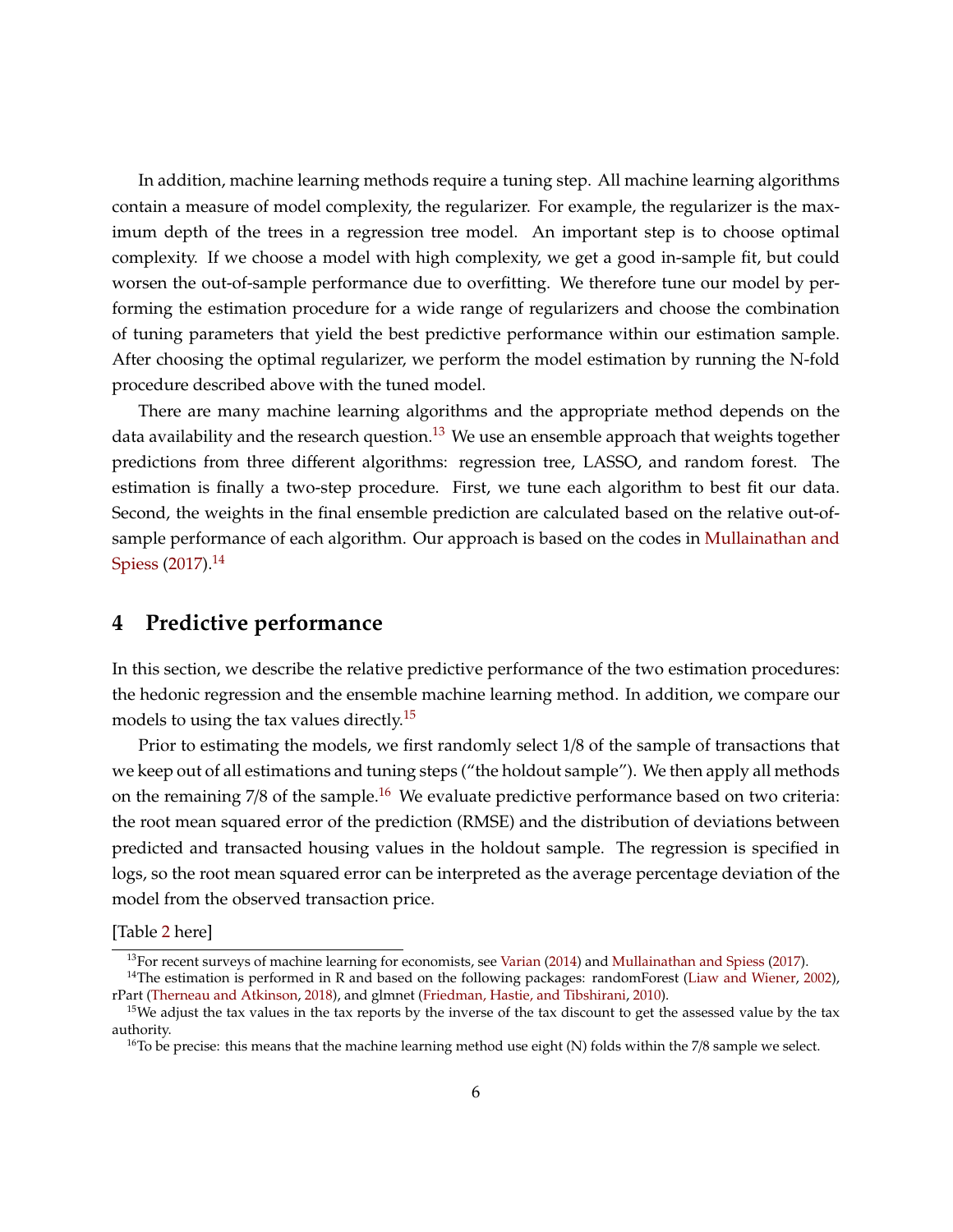Table [2](#page-18-0) presents the results. The ensemble machine learning method significantly outperforms the hedonic regression, both in-sample and out-of-sample. The out-of-sample root mean squared error (RMSE) is 0.11, suggesting that the prediction from the ensemble method deviates on average by 11% from the observed transaction price, a significant improvement on the 26% obtained by the hedonic regression model. Furthermore, 95% of the predictions from the ensemble model is within  $+/- 20\%$  of the observed transaction price, compared with 67% for the hedonic regression.<sup>[17](#page-8-0)</sup> Since the tax authority has applied hedonic regressions since 2010 and other housing wealth papers on Norwegian data either rely on tax data or use hedonic regressions [\(Stubhaug,](#page-14-1) [2017;](#page-14-1) [Aaberge](#page-14-8) [and Stubhaug,](#page-14-8) [2018;](#page-14-8) [Eika, Mogstad, and Vestad,](#page-14-9) [2020\)](#page-14-9), our new housing wealth dataset is an improvement on already existing data on Norwegian housing wealth. In addition, the machine learning method and the hedonic regression models outperform the usage of tax data.

Table [2](#page-18-0) also presents predictive performance for cabins. The prices of cabins are challenging to estimate because there are few transactions within relevant geographic regions. We therefore rely on three large geographic regions (East, West, and North) to estimate our cabin models. Although there will be substantial heterogeneity within regions, the machine learning methods are still an improvement on the already existing data for cabins. The out-of-sample RMSE of our ensemble method is 0.37 and 55% of cabin prices are within +/- 20% of the observed cabin transaction prices. While this is better than the hedonic regression models, there is still scope for improving the estimates of cabins using more local information and characteristics of the cabin.

#### [Table [3](#page-19-0) here]

Table [3](#page-19-0) presents the median adjustment ratios between our housing predictions and the tax data. The adjustment ratios can be interpreted as a measure of the bias in the tax data. A number above one means that the median house price in the tax data is undervalued. There are three notable observations. First, for regular housing, the bias is relatively small after 2010 since the tax authority started to use hedonic regression models. However, it is consistently above one, suggesting that the tax values still are systematically undervalued.

Second, before 2010, when the tax authority did not apply regression models, there is substantial time-variation in the bias, ranging from about 1 to 1.9. The size of this bias is related to the discrete intervals at which the tax authority decided to revise their tax numbers. For example, there is a drop in bias in the specific years (1993, 2001, 2006, 2008, and 2009) when the Norwegian Tax Administration revised their house price index.

Third, the bias is greater for cabins. Cabins are systematically undervalued in the tax registry

<span id="page-8-0"></span><sup>&</sup>lt;sup>17</sup>The 67% varies by year and has become significantly better during the past couple of years. For example, in the last version of the hedonic estimation equations, the number is 74.5% [\(Takle and Medby,](#page-14-10) [2020\)](#page-14-10).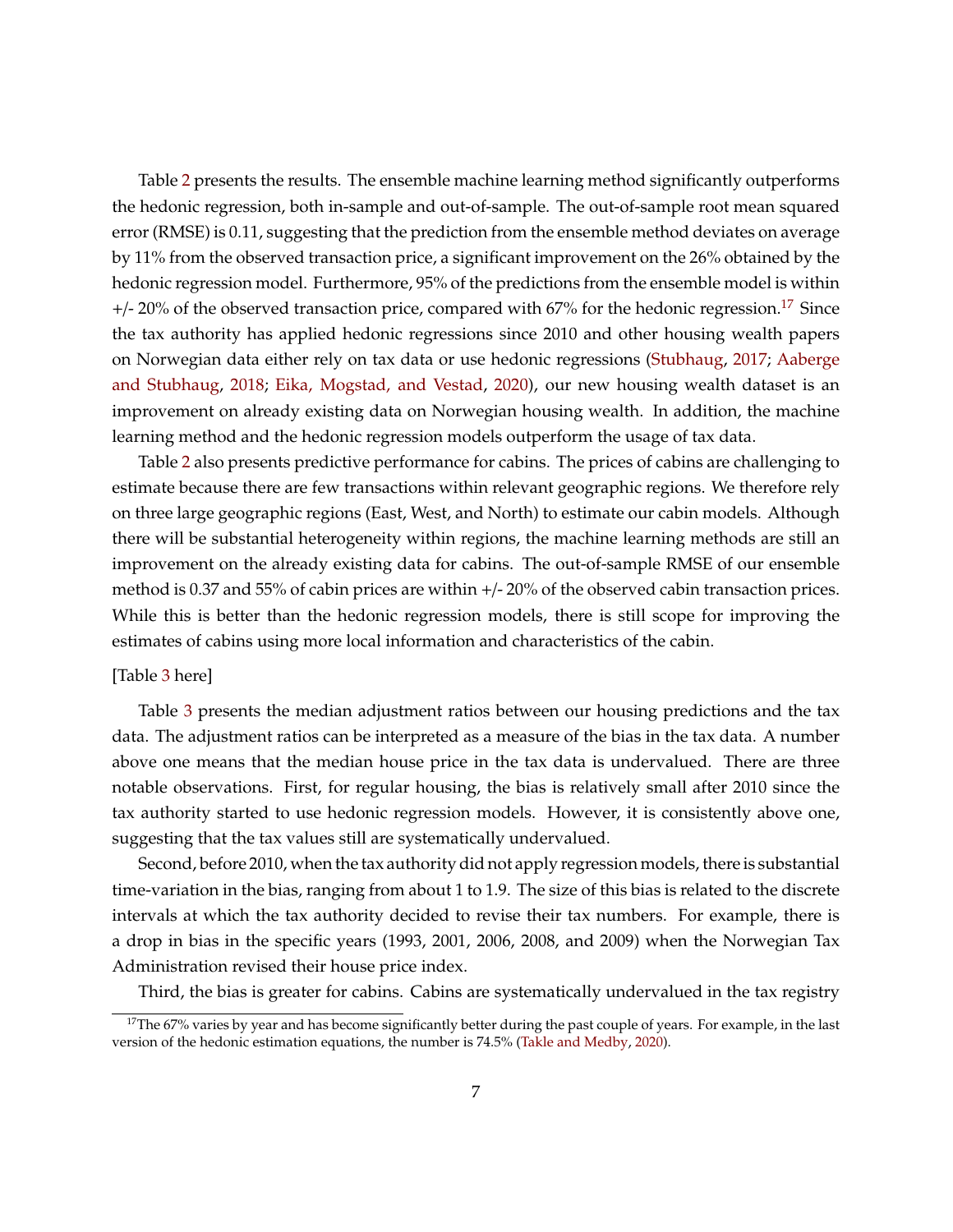and the errors have increased over time. In the beginning of our sample, the researcher has to double the tax values to get close to the observed market value. In the most recent years in the sample, one instead has to multiply the tax data by more than 4. The median cabin is therefore valued at around 20-25% of its market value in the tax registry after 2013.

# <span id="page-9-0"></span>**5 House price indices**

To assess the reliability of our data, we construct house price indices at the country, county, and municipality level and compare these with other available data sources.

**Constructing house price indices.** The first step in constructing a house price index is to transform the prediction results into individual property values. Our model predicts the log price per squared meters. The value of an individual property is therefore

<span id="page-9-1"></span>
$$
\widehat{p}_{i,t} = exp\left(\log(\widehat{p_{i,t}}/m_{i,t}^2)\right) * exp\left(\frac{\widehat{rms}^2}{2}\right) * m_{i,t}^2
$$
\n(2)

where  $\log(\widehat{p_{i,t}}/m_{i,t}^2)$  is the predicted log price pr squared meters from the model, *rmse* is the insample root mean squared error of the prediction model within the location-type, and  $m_{i,t}^2$  is the squared meters of the housing unit. We adjust by the root mean squared error since we estimate the model in logs and the expected price of a log-normal distribution should be adjusted by the standard deviation ( $\approx$  RMSE).

We directly observe the transaction price of some housing units. In these cases, we use the predicted price rather than the transaction price for two reasons. First, [Anundsen and Larsen](#page-14-11) [\(2018\)](#page-14-11) show that there is mean-reversion in house prices at the micro-level. They document that an excessively low or high sell price in one transaction is not repeated in the next transaction. Hence, the predicted house price is, on average, a more precise estimate of the potential market price of the house. Second, we acknowledge that there may be measurement errors in the transaction data. In our estimation models, we reduce the impact of outliers by carefully selecting the sample. By relying on the average model rather than individual observations, we limit the extent to which individual measurement errors may affect the estimated property prices.

We next compute the average house price growth within geographical units by taking the average of all predicted house prices. Our index is therefore volume-weighted and is an index that is representative for the existing housing stock.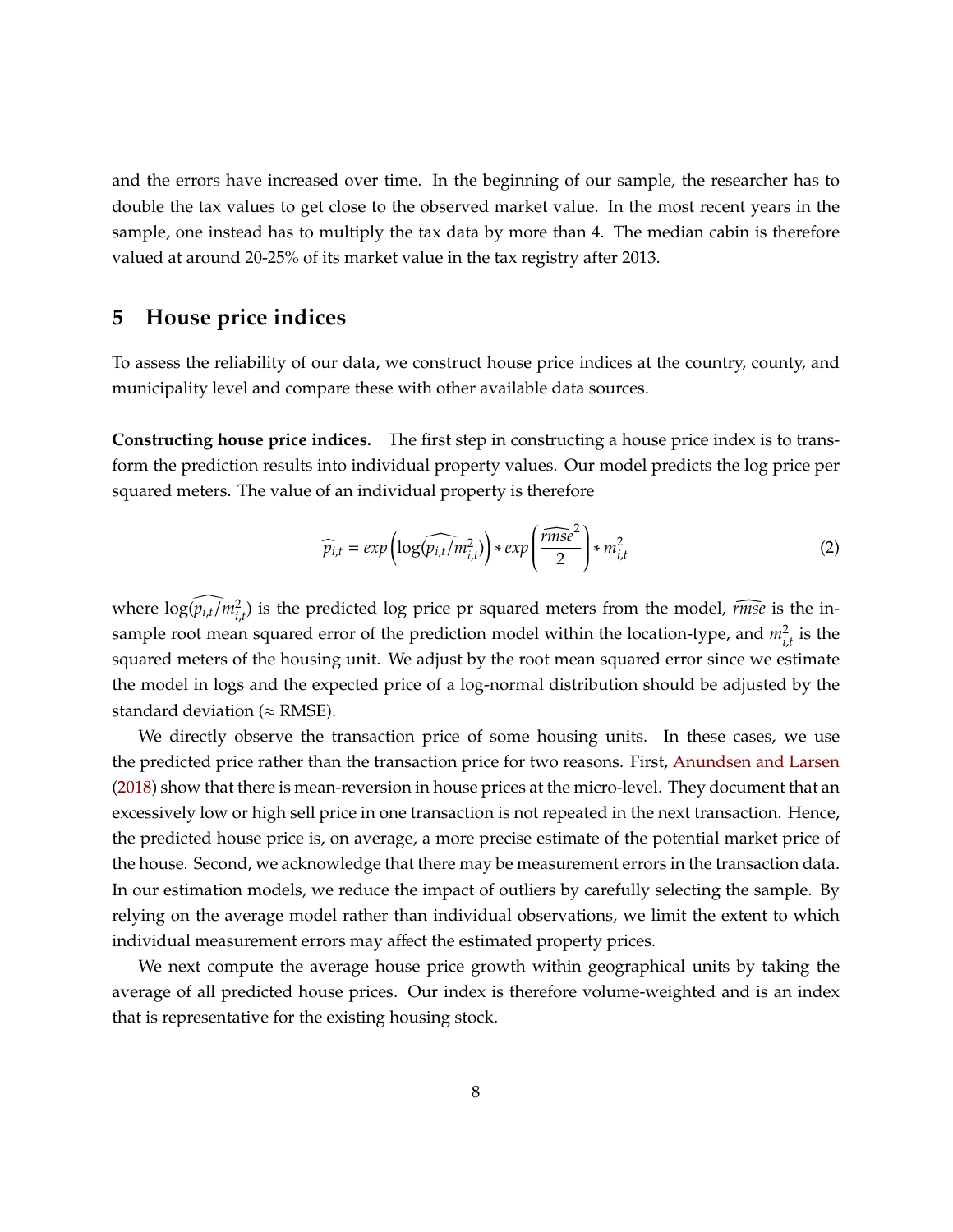#### [Figure [1](#page-21-0) here]

**Comparison with other house price indices.** There are two other available sources of house price indexes in Norway: the official price index from Statistics Norway and the price index from Eiendomsverdi. Figure [1](#page-21-0) compares annual house price growth from 1997 to 2015 from the machine learning approach, Statistics Norway, and Eiendomsverdi. Reassuringly, the house price index from the machine learning methods evolves similarly to the official series from Statistics Norway.

Both the machine learning index and the official house price index from Statistics Norway differ from Eiendomsverdi's house price index. One important difference is that the index from Eiendomsverdi is transaction-weighted while the two others are volume-weighted.<sup>[18](#page-10-1)</sup> Our index and that of Statistics Norway therefore present the average house price growth of the existing housing stock, while the index from Eiendomsverdi presents the average house price growth of transacted units. Since some housing types tend to be transacted more often than others, the two approaches yield different aggregate house price indexes.

We also construct disaggregated house price indexes that we compare with the disaggregated house price indexes from Statistics Norway. Table [4](#page-20-0) presents the annual growth rate for four cities in Norway: Oslo and Bærum, Bergen, Trondheim, and Stavanger. The machine learning house price index follows the same pattern as the official house price index from Statistics Norway also at more granular levels.

[Table [4](#page-20-0) here]

# <span id="page-10-0"></span>**6 Housing wealth and net wealth**

Our goal is to construct an estimate of housing wealth for the universe of Norwegian households. In this section, we describe how we go from our predicted house prices to housing wealth and net wealth.

**Housing wealth.** In Section [5,](#page-9-0) we compute the price of individual properties. To obtain a measure of housing wealth, the next step is to distribute the properties to individuals according to ownership shares. In particular, if individual *k* own fraction *f* of property *i*, then that individual has housing wealth  $\hat{w}_{k,i,t} = \hat{p}_{i,t}f_{k,i,t}$  in property  $i$ . Total housing wealth of individual  $k$  is  $\hat{W}_{k,t} = \sum_i \hat{w}_{k,i,t}$ . Housing wealth for a household is the sum of each household member's housing wealth.

<span id="page-10-1"></span><sup>&</sup>lt;sup>18</sup>See [Boug, von Brasch, and Takle](#page-14-12) [\(2018\)](#page-14-12) for a discussion of how house price indexes vary depending on being volume or transaction weighted.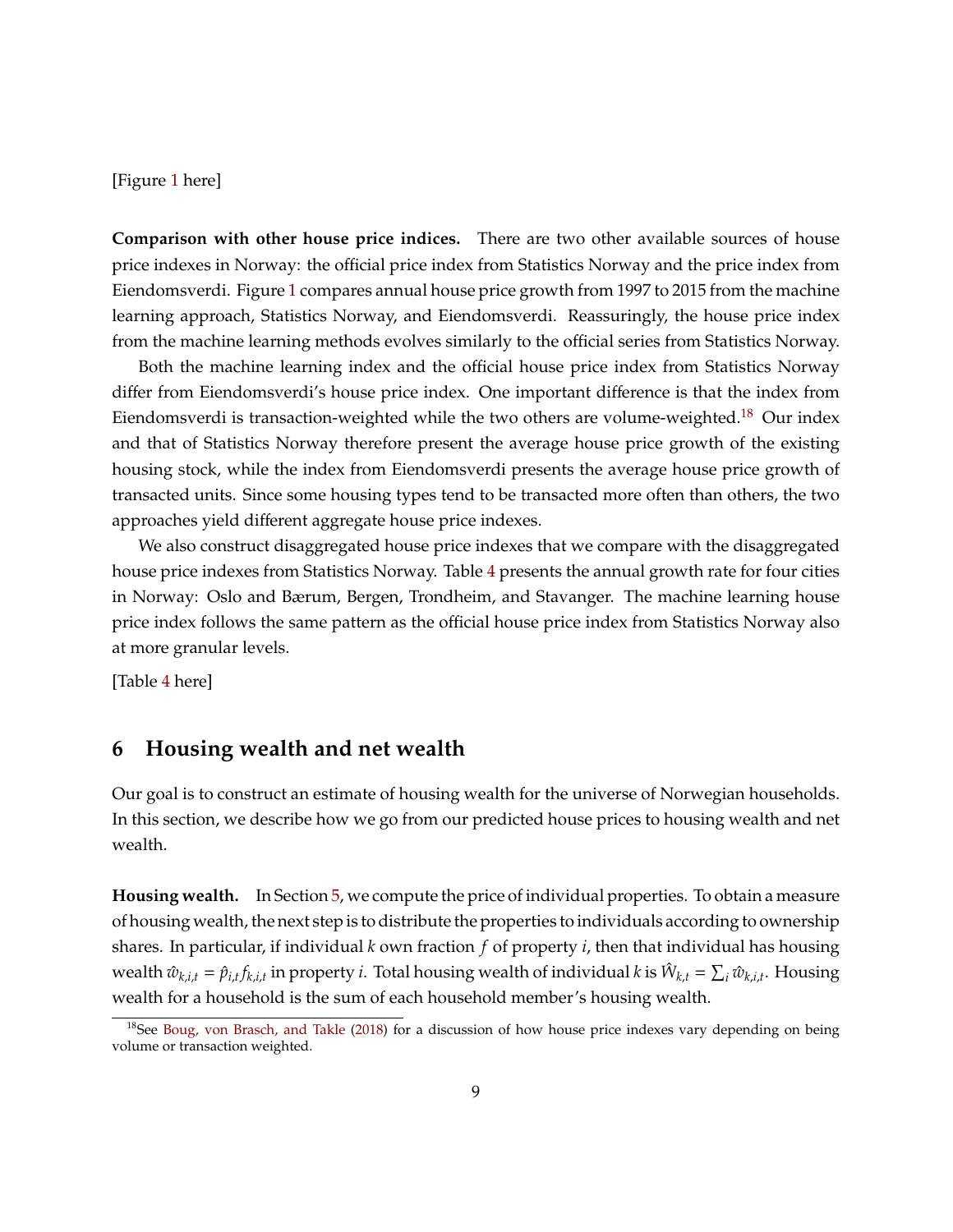For many housing units, we do not have complete information for each relevant characteristic and ownership fraction. In this case, we impute housing wealth using estimated ratios from the sample of households with both estimated housing wealth and tax-assessed housing wealth. We construct these ratios by first estimating housing wealth at the household level using the method above. Since tax values are discounted, we discount the estimated housing wealth and calculate ratios for each housing type (regular housing, cooperatives, and cabins) for each household.<sup>[19](#page-11-0)</sup> Using this method, we obtain the ratio between estimated housing wealth and tax-assessed housing wealth for households. We then compute the median yearly adjustment ratios at the country and county-level within each property type (owner, coop, and cabin). We presented the yearly adjustment ratios at the country-level in Table [3.](#page-19-0) $^{20}$  $^{20}$  $^{20}$  About half of our final housing wealth values are estimated while the remaining half are adjusted tax values using county-level adjustment ratios.

[Figure [2](#page-22-0) here]

**Net wealth.** We define net wealth as the sum of all assets minus all liabilities. Assets include deposits and cash, mutual funds, stocks, private equity, bonds, vehicles, housing wealth, and outstanding receivables (mostly private loans). Liabilities include all types of debt (mortgage, consumer loans, student loans, and the share of debt in cooperatives). We aggregate all data to the household level when we compute wealth.

One concern when using administrative tax data is that housing wealth could contain systematic measurement errors. In particular, since liabilities are measured precisely in the tax data, a systematic undervaluation of housing wealth implies that many households have negative net wealth in the data, but should have positive net wealth. Figure [2](#page-22-0) reveals that this concern is justified when using tax data by comparing the share of households with negative net wealth in three cases. First, the dashed line shows the share of household with negative net wealth when we compute net wealth using tax data directly (only adjust by discounting in the tax framework). The share of households with negative net wealth varies significantly over time and is correlated with the bias in housing wealth presented in Table [3.](#page-19-0) Second, to produce the dotted line, we replace the data from the tax administration with our new measures of housing wealth, but we do not

<span id="page-11-0"></span> $19$ It is important that we use the appropriate discounting. For example, if a household owns only one house and lives in it, this is the primary property and should have a discount of 75% in the tax registry. If a household instead owns multiple properties, these are discounted differentially depending on the property's tax status. For the latest tax discount rules for houses in Norway, see [https://www.regjeringen.no/no/tema/okonomi-og-budsjett/](https://www.regjeringen.no/no/tema/okonomi-og-budsjett/skatter-og-avgifter/skattesatser-2018/id2575161/) [skatter-og-avgifter/skattesatser-2018/id2575161/](https://www.regjeringen.no/no/tema/okonomi-og-budsjett/skatter-og-avgifter/skattesatser-2018/id2575161/).

<span id="page-11-1"></span><sup>20</sup>County-level adjustment ratios are available upon request.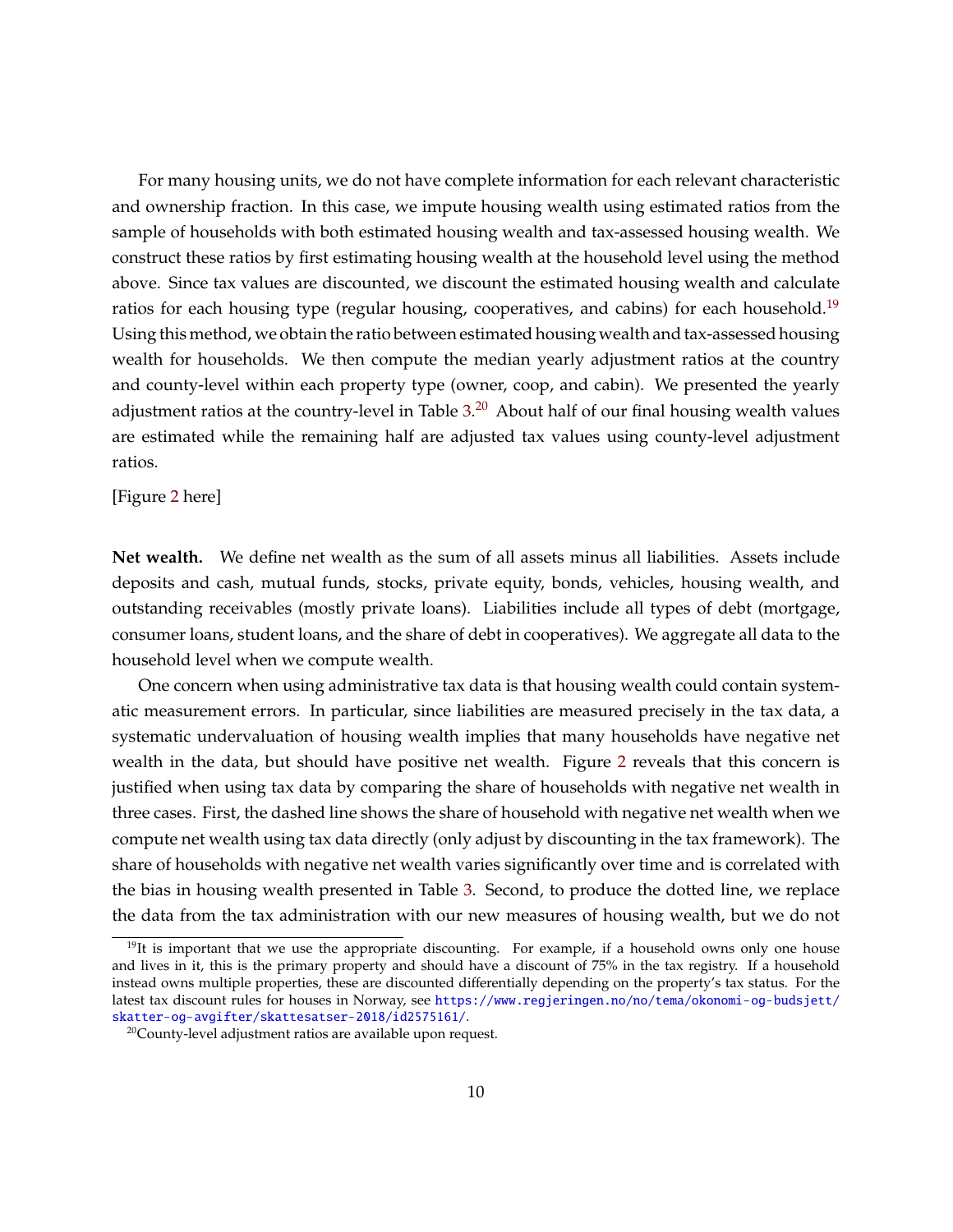include the additional observations of non-unique housing units. The share of households with negative net worth is reduced by between 3 and 12 percentage points, revealing a systematic undervaluation in the tax data. Third, the solid line illustrates the share of households with negative net worth when we include our new measures of housing wealth and additional housing units. The share of households with negative net wealth drops further by 3-4 percentage points. In the last part of the sample about half of the drop is explained by the increase in housing wealth for already existing units, while the other half is explained by new observations. Compared with the two other samples, the share of households with negative net wealth with our preferred measure of housing wealth is stable across time around 17%, suggesting that our new measure of net wealth contains less systematic measurement errors.

# <span id="page-12-0"></span>**7 Conclusion**

In this paper, we construct a new estimate of household-level housing wealth in Norway between 1993 and 2015. We estimate housing wealth using a machine learning method and show that our new housing wealth measure is a significant improvement on existing data in Norway for two reasons: (i) our prediction model outperforms previously applied regression models in out-ofsample precision and (ii) we extend the sample of estimated housing wealth by including cabins, cooperatives, and non-id apartments. We find that using our new housing values, the share of households with negative net wealth drops to 17%, which is about 5 percentage points lower than using unadjusted values.

Although the machine learning methods significantly outperforms the hedonic regression models by the tax authorities, there is still room for improvement. In particular, all estimation methods are more precise with more data. The combination of geographical regions and housing types with a low number of transactions may therefore contain large measurement errors. Housing wealth is therefore precisely measured in large cities where there are many transactions per year, but less so in rural areas and for specific housing types. In particular, cabins and apartments in rural areas still contain relatively large measurement errors in our sample and should still be treated with caution.

# **8 Acknowledgments**

This project has received funding from the European Research Council (ERC) under the European Union's Horizon 2020 research and innovation programme (grant agreement no. 851891). The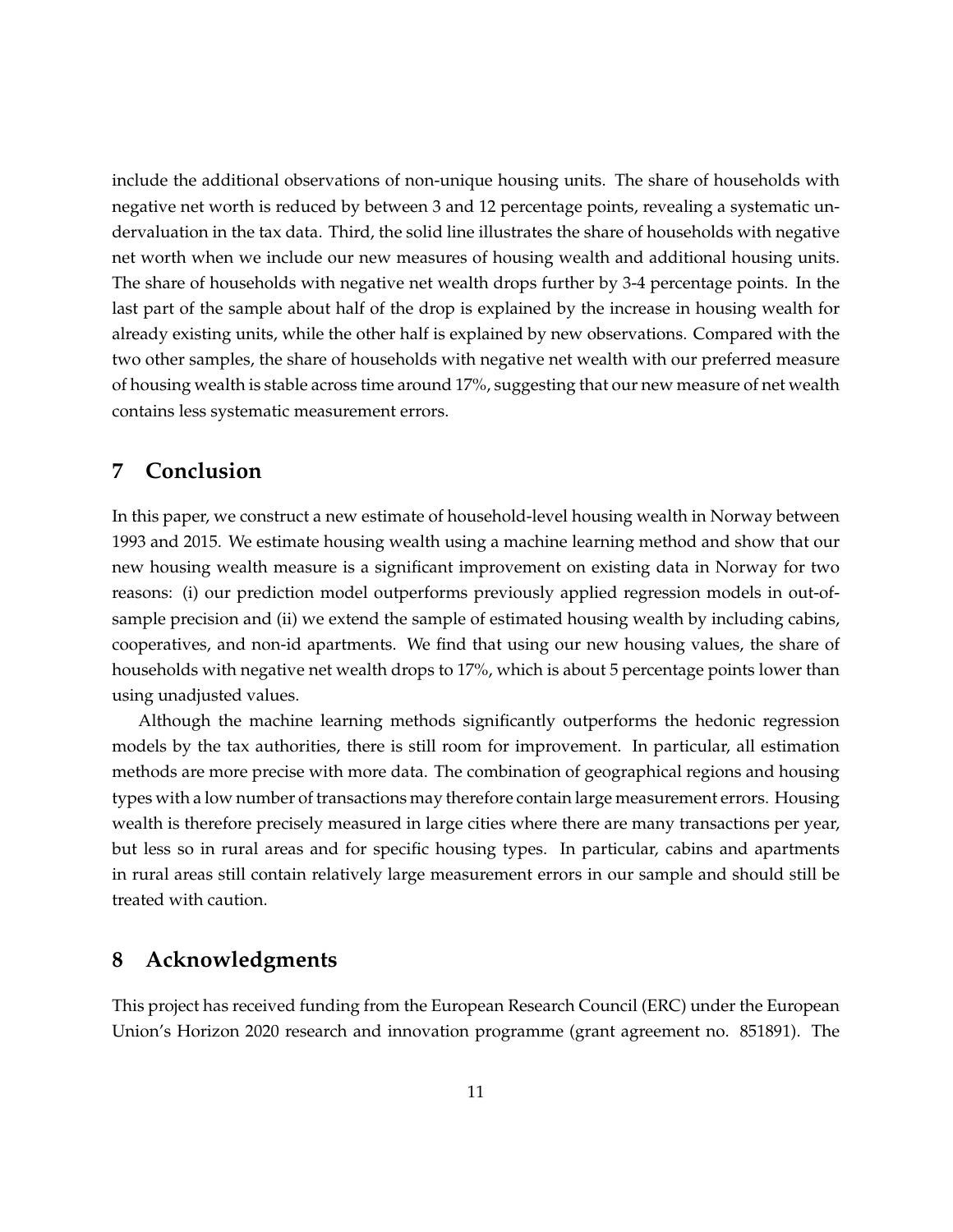authors would like to thank the editor, an anonymous referee, Erlend Eide Bø, Ådne Cappelen, Morten Grindaker, Ragnar Juelsrud, and Gisle J. Natvik for comments and suggestions.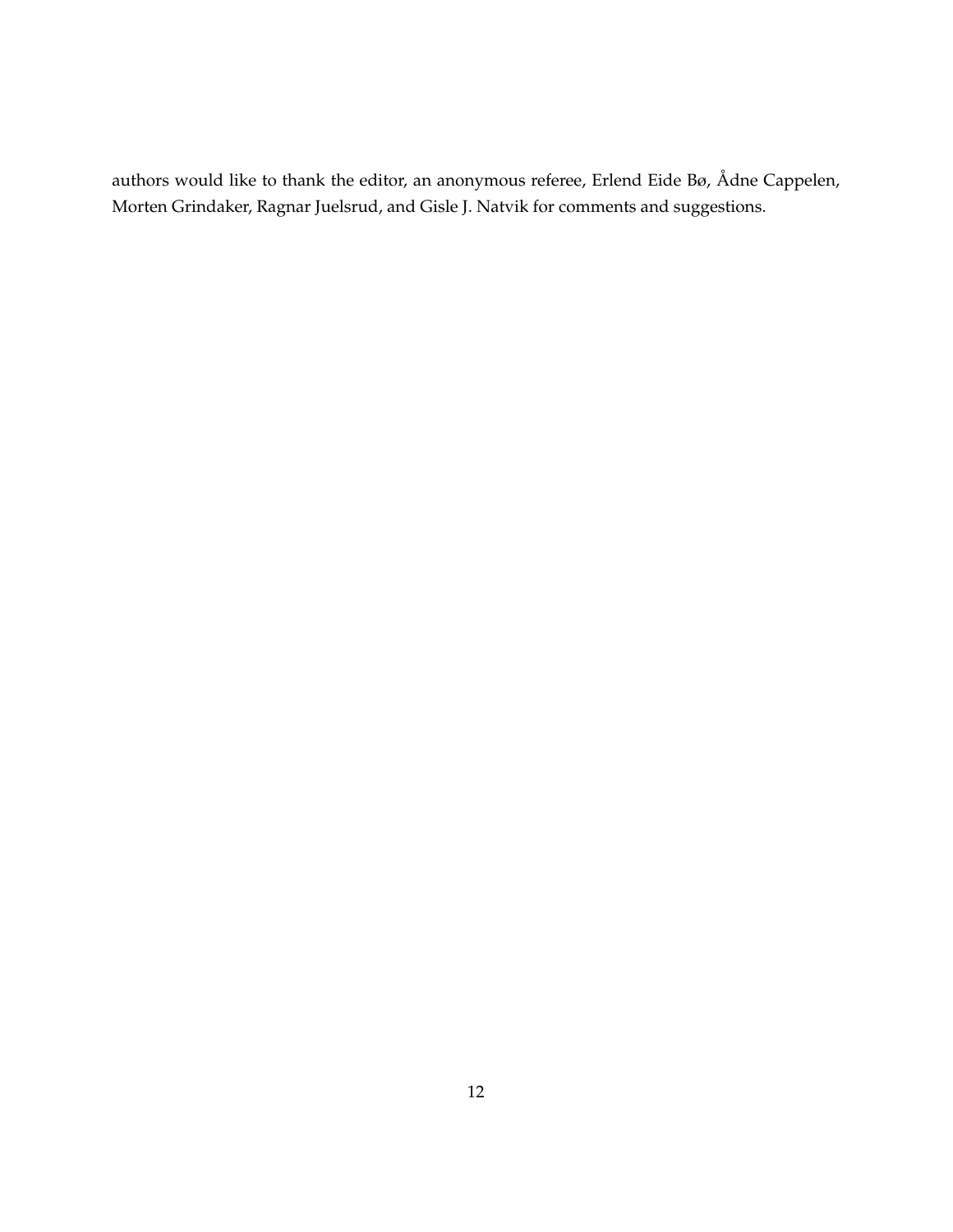# **References**

- <span id="page-14-8"></span>Aaberge, R., and M. E. Stubhaug (2018): "Formuesulikhet i Norge 1995–2016," *Statistics Norway Analyse*, 18, 2018.
- <span id="page-14-11"></span>Anundsen, A. K., and E. R. Larsen (2018): "Testing for micro efficiency in the housing market," *International Economic Review*, 59(4), 2133–2162.
- <span id="page-14-12"></span>Boug, P., T. von Brasch, and M. Takle (2018): "Hvorfor spriker boligprisindeksene til Eiendom Norge og SSB?," 7, 2018.
- <span id="page-14-9"></span>EIKA, L., M. MOGSTAD, AND O. L. VESTAD (2020): "What can we learn about household consumption expenditure from data on income and assets?," *Journal of Public Economics*.
- <span id="page-14-7"></span>Friedman, J., T. Hastie, and R. Tibshirani (2010): "Regularization Paths for Generalized Linear Models via Coordinate Descent," *Journal of Statistical Software*, 33(1), 1–22.
- <span id="page-14-0"></span>Kostøl, A., and S. E. Holiløkk (2010): "Reestimering av modell for beregning av boligformue," *Statistics Norway Notater*, 39, 2010.
- <span id="page-14-5"></span>Liaw, A., and M. Wiener (2002): "Classification and Regression by randomForest," *R News*, 2(3), 18–22.
- <span id="page-14-3"></span>Mullainathan, S., and J. Spiess (2017): "Machine Learning: An Applied Econometric Approach," *Journal of Economic Perspectives*, 31(2), 87–106.
- <span id="page-14-2"></span>PFEFFER, F. T., R. F. SCHOENI, A. KENNICKELL, AND P. ANDRESKI (2016): "Measuring wealth and wealth inequality: Comparing two US surveys," *Journal of Economic and Social Measurement*, 41(2), 103–120.
- <span id="page-14-1"></span>Stubhaug, M. E. (2017): "Housing and wealth inequality," *Working Paper*.
- <span id="page-14-10"></span>Takle, M., and P. Medby (2020): "Modell for beregning av boligformue," *Statistics Norway Notater*, 9, 2020.
- <span id="page-14-6"></span>Therneau, T., and B. Atkinson (2018): *rpart: Recursive Partitioning and Regression Trees*R package version 4.1-13.
- <span id="page-14-4"></span>Varian, H. R. (2014): "Big Data: New Tricks for Econometrics," *Journal of Economic Perspectives*, 28(2), 3–28.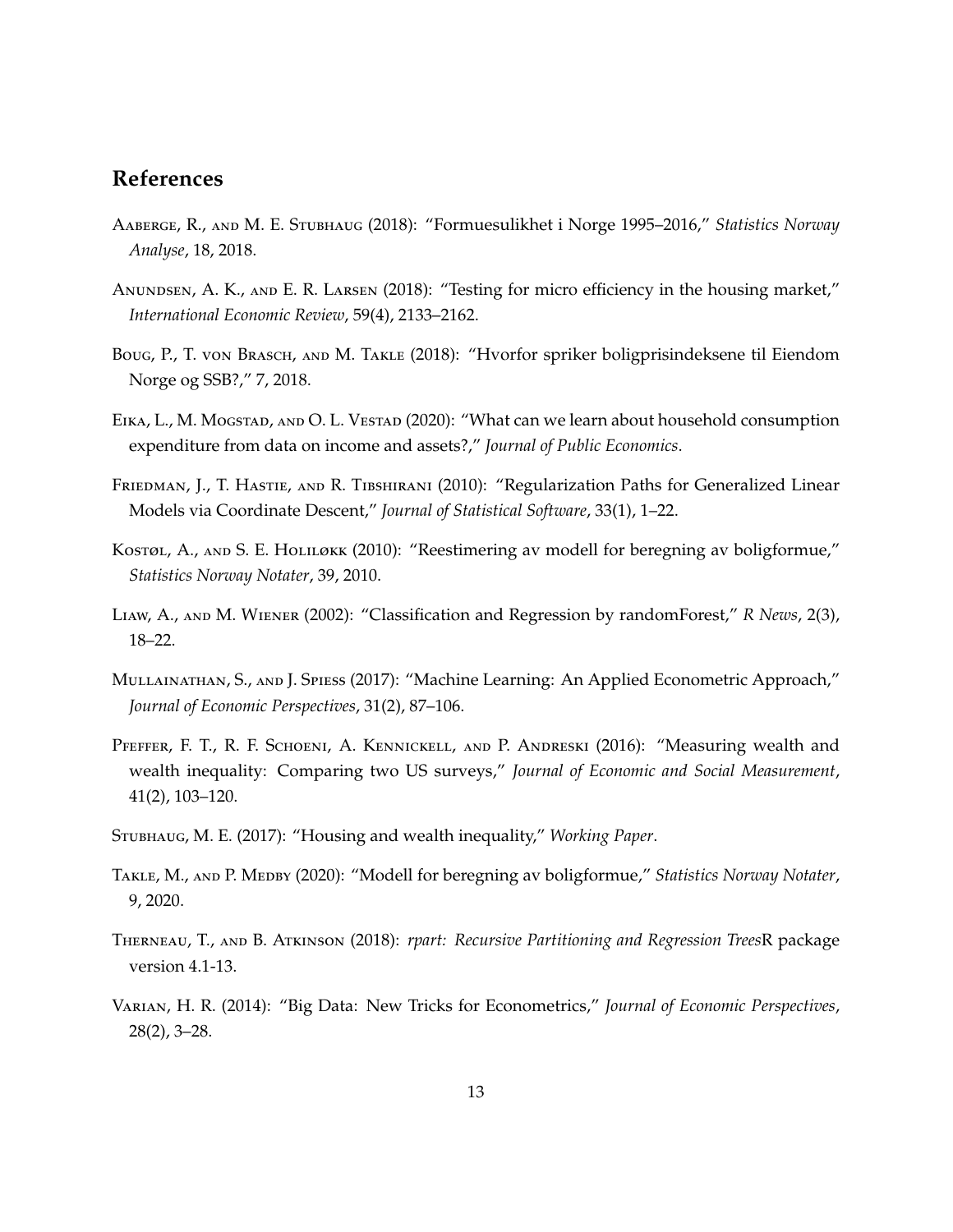# <span id="page-15-0"></span>**A Data on cooperatives**

Cooperative housing constitutes about 16 % of all housing in Norway. Owners of a cooperative unit also owns a part of the cooperative. On average, cooperatives contain smaller units such as apartments or chained houses with a mean square meter of 63. The typical owner of a cooperative unit is younger and the prevalence of single households is higher than in the rest of the population.

The cooperative housing law (borettslagsloven) regulates the use and ownership of cooperative housing. The law limits letting of the unit to maximum 3 years, under the condition that the owner (or close relative) lived in the unit for at least one of the two previous years. Furthermore, the main rule in cooperative units is that an owner(s) can only own one unit in the cooperative and the owner(s) has to be an individual. For our purpose, this is useful because it implies that the address registry is a good indicator of ownership in the years where we do not directly observe ownership.

In the Norwegian data, there is a separate register for cooperative units. We construct the ownership register by combining information from the ownership register, tax register, population census, and address register. In this section, we explain how we construct the dataset of housing unit characteristics and ownership information for cooperatives.

**The data sources.** We use five data sources to construct the dataset of ownership in cooperative housing.

- 1. **Ownership data.** The ownership dataset<sup>[21](#page-15-1)</sup> from the Norwegian Tax Administration contains ownership information and housing unit characteristics. The data is annual and available to us from 2013 to 2015.
- 2. **Transaction data.** The transaction data contain all transaction of cooperative units between 2006 and 2015. It contains the housing id, information about buyers and sellers, housing unit characteristics, and the transaction price.
- 3. **Population census**. Statistics Norway conducts the population census approximately every ten years (1990, 2001, and 2011). The population census contains information on housing unit characteristics, all persons living in the house, and information about ownership status.
- 4. **Tax records.** The tax records contain the tax values for each individual in Norway. We use positive values in the tax registers for housing cooperatives as an indicator that the person owns cooperative housing in a given year.

<span id="page-15-1"></span><sup>&</sup>lt;sup>21</sup>Skatteetatens egne Sentrale eiendomsregister (SERG) is based on the land registry, but includes also all cooperatives.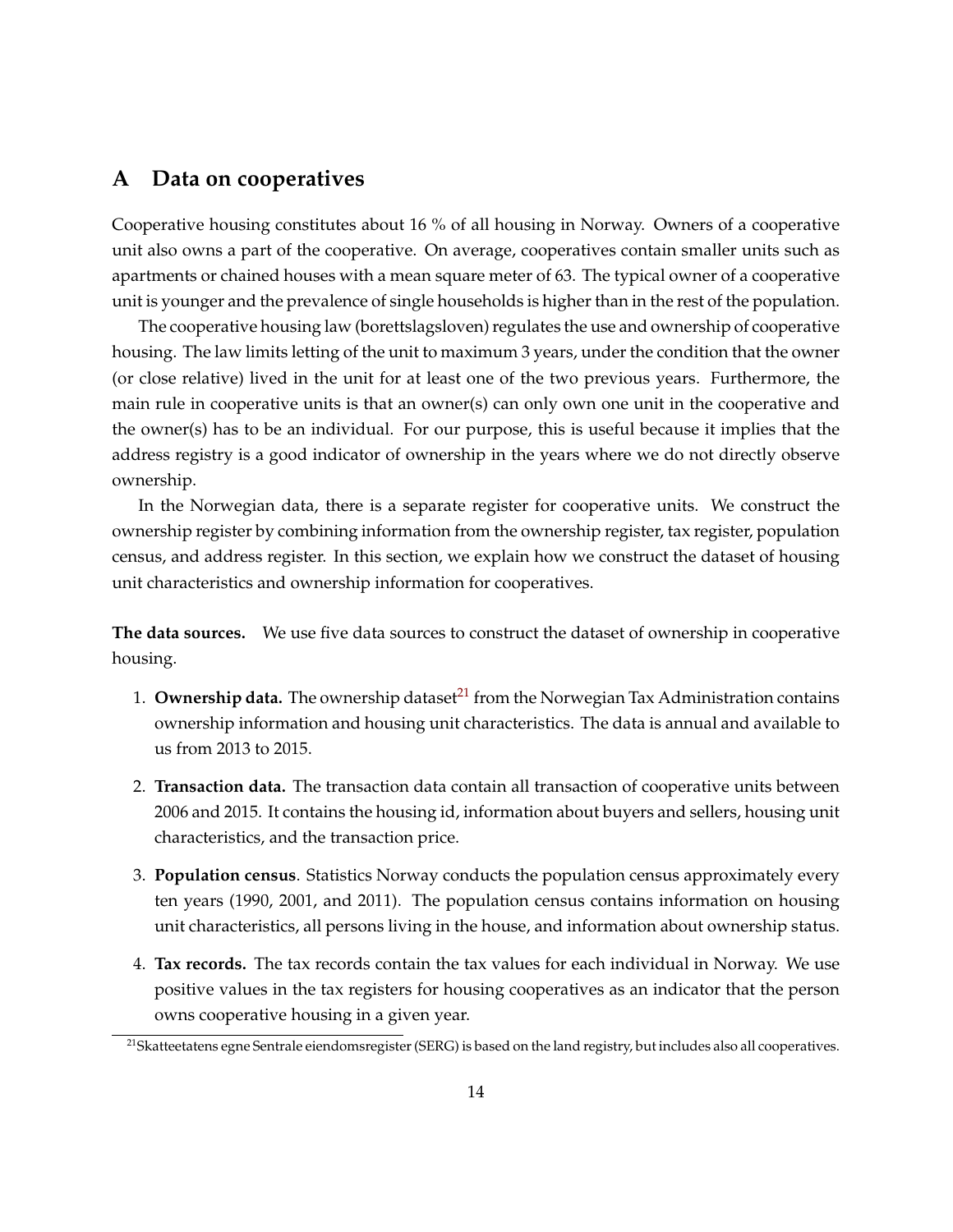5. **Address data.** The Norwegian address data contain information on the inhabitants of each cooperative unit in Norway between 1993 and 2015. Since the law surrounding cooperative units restricts letting, we use the address data to indicate ownership of a cooperative unit.

**Data construction.** The main challenge in creating the data on cooperative units is to impute ownership. After 2006, we have transaction data and can track ownership, but prior to 2006, we have no information from official registries about ownership. We therefore combine information from all four other data sources to track ownership between 1993 and 2015.

Prior to 2006, the population census provides information on ownership in 1990 and 2001. In addition, we use the tax data and address data to plausibly select owners of individual properties. We denote a person as an owner if both of the following conditions are true:

- 1. They are listed as owners of a cooperative unit in at least one year in our sample (either from the ownership data, the transaction data, the population census).
- 2. They still live in the property (from address) or are still listed as owners in the tax registry.

Using this method, we recover information about approximately 200,000 cooperative units with 320,000 unique owners in 1993, to approximately 600,000 cooperative units with 1,100,000 unique owners in 2015.

In addition, we combine information from all sources to construct a data set of housing characteristics similar to that for regular housing. Similar to regular housing, we impose an ordering of the reliability of the sources when multiple sources predict different values. We use the same ordering as in Table [1](#page-17-0) except that we do not have any observations from the land registry. In addition, we assume that all cooperative houses are located in areas with high population density.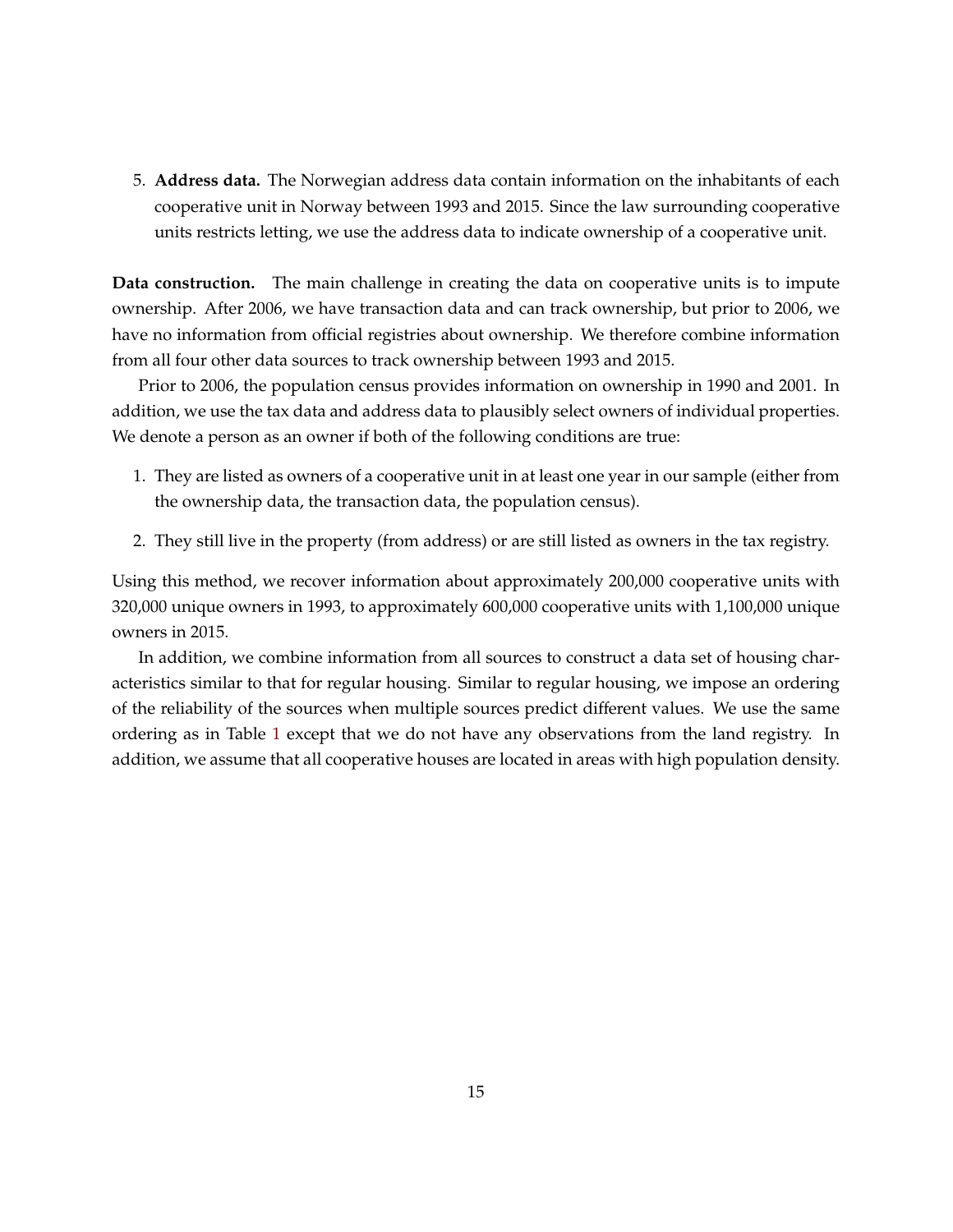# **B Tables**

<span id="page-17-0"></span>

| Name                                                                                                | Description                                                                                                                               | <b>Values</b>                                                                                       |                                                                      | <b>Source Priority</b> |                         |   |
|-----------------------------------------------------------------------------------------------------|-------------------------------------------------------------------------------------------------------------------------------------------|-----------------------------------------------------------------------------------------------------|----------------------------------------------------------------------|------------------------|-------------------------|---|
|                                                                                                     |                                                                                                                                           |                                                                                                     | 1                                                                    | $\overline{2}$         | 3                       | 4 |
| log(price pr m <sup>2</sup> )<br>$log(m^2)$<br>$log(m^2)^2$<br>$log(m^2)^3$<br>time<br>type<br>zone | $\log{(p/m^2)}$<br>$\log m^2$<br>$(\log m^2)^2$<br>$(\log m^2)^3$<br>date in year-quarter<br>housing type<br>municipality, city district, | continuous<br>continuous<br>continuous<br>continuous<br>indicator<br>indicator<br>indicator         | T<br>O<br>$\overline{O}$<br>$\Omega$<br>$\left( \right)$<br>$\Omega$ | T<br>T<br>T<br>T       | L<br>T L<br>L<br>L<br>L | C |
| density<br>age<br>garage<br>psize<br>rooms<br>floor                                                 | and zip code<br>in dense area<br>age-groups<br>have garage<br>size of plot in $m2$<br>number of rooms<br>floor number                     | 0/1<br>$0/5/15/25/ \geq 35$<br>0/1<br>0/500/1000/1500/ $\geq$ 2000<br>$1/2/3/4/5 \ge 6$<br>discrete | 0<br>O<br>L<br>L<br>O<br>$\bigcap$                                   | T<br>T<br>T<br>T       | L<br>L<br>L.            |   |

## **Table 1:** Variables included in the estimation dataset

*Notes:* The left part of the table presents the variables included, their description, and the truncated values in the estimation. The right part shows the priority of data sources. T = transaction data, O = ownership data, L = land registry, and  $C =$  population census.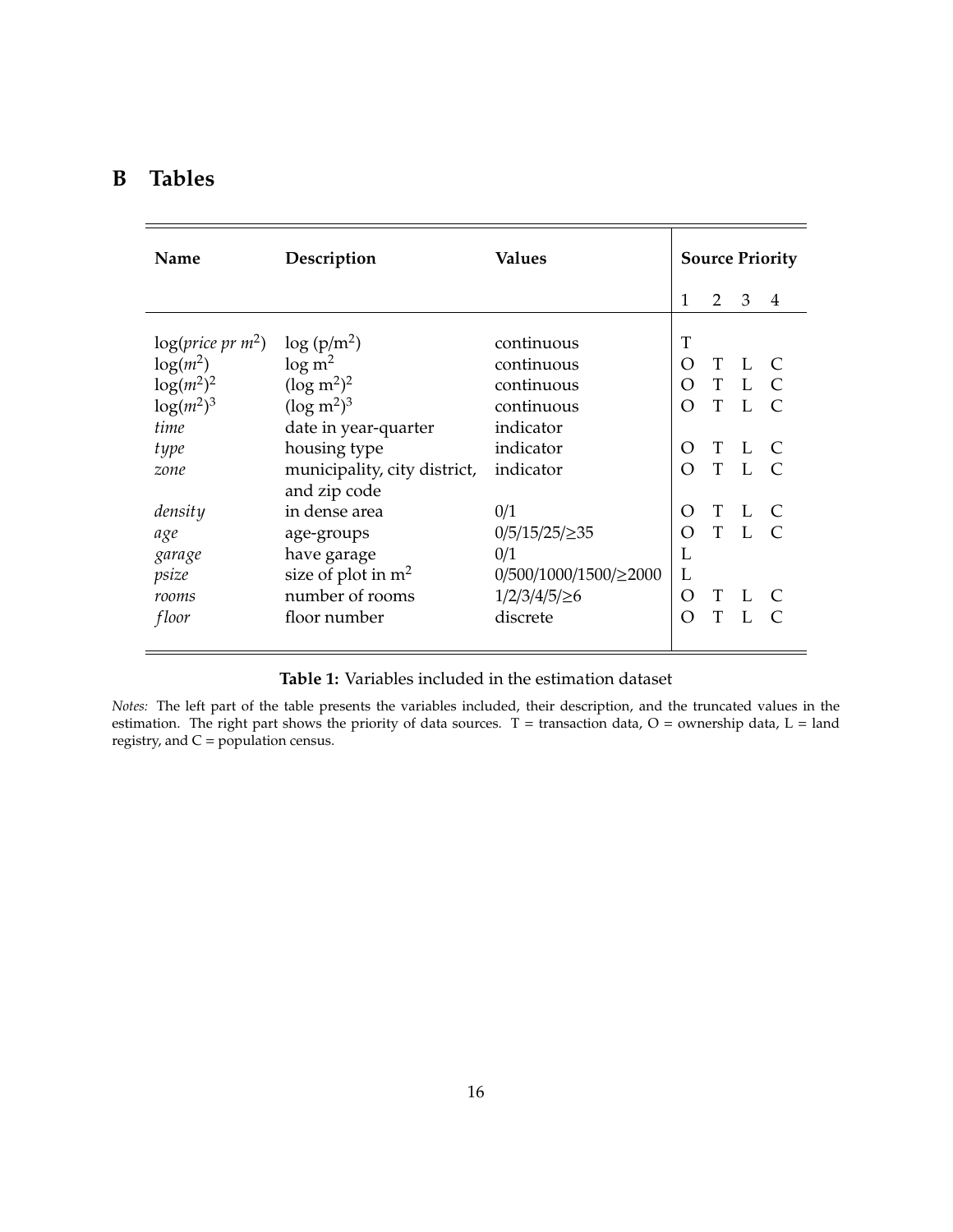<span id="page-18-0"></span>

|         |                    |           | <b>RMSE</b>   | Out-of-sample predictive performance     |             |            |          |        |          |                |
|---------|--------------------|-----------|---------------|------------------------------------------|-------------|------------|----------|--------|----------|----------------|
|         |                    |           |               | percent deviation from transaction value |             |            |          |        |          |                |
|         | Method             | In-sample | Out-of-sample | $(-\infty, -20)$                         | $[-20,-10)$ | $[-10,-5)$ | $[-5,5]$ | (5,10) | (10, 20) | $(20, \infty)$ |
| Housing | Ensemble ML        | 0.089     | 0.110         | 0.026                                    | 0.051       | 0.098      | 0.657    | 0.093  | 0.049    | 0.026          |
|         | Hedonic regression | 0.241     | 0.264         | 0.170                                    | 0.144       | 0.096      | 0.207    | 0.092  | 0.133    | 0.158          |
|         |                    |           |               |                                          |             |            |          |        |          |                |
|         | <b>Tax Values</b>  |           | 0.670         | 0.184                                    | 0.067       | 0.045      | 0.118    | 0.054  | 0.101    | 0.431          |
|         |                    |           |               |                                          |             |            |          |        |          |                |
| Cabins  | Ensemble ML        | 0.172     | 0.368         | 0.237                                    | 0.127       | 0.082      | 0.169    | 0.066  | 0.106    | 0.213          |
|         | Hedonic regression | 0.350     | 0.378         | 0.283                                    | 0.132       | 0.068      | 0.123    | 0.060  | 0.094    | 0.240          |
|         | <b>Tax Values</b>  |           | 0.918         | 0.439                                    | 0.056       | 0.029      | 0.086    | 0.031  | 0.085    | 0.273          |

#### **Table 2:** Predictive performance of our estimation methods, 1994-2015.

*Notes:* In-sample refers to the estimation sample (7/8th of the full sample), while out-of-sample refers to the holdout sample (1/8). RMSE is the root mean squared error =  $\sqrt{\frac{1}{N} \sum_i \left( \log \frac{\hat{p}_i}{m_i^2} - \log \frac{p_i}{m_i^2} \right)}$  $\int_{0}^{2}$ . Out-of-sample predictive performance shows the distribution of transaction prices minus predicted prices in the holdout sample. *Ensemble ML* is our preferred machine learning approach, *hedonic regression* refers to estimation using equation [\(2\)](#page-9-1), and *tax values* is using the tax values directly.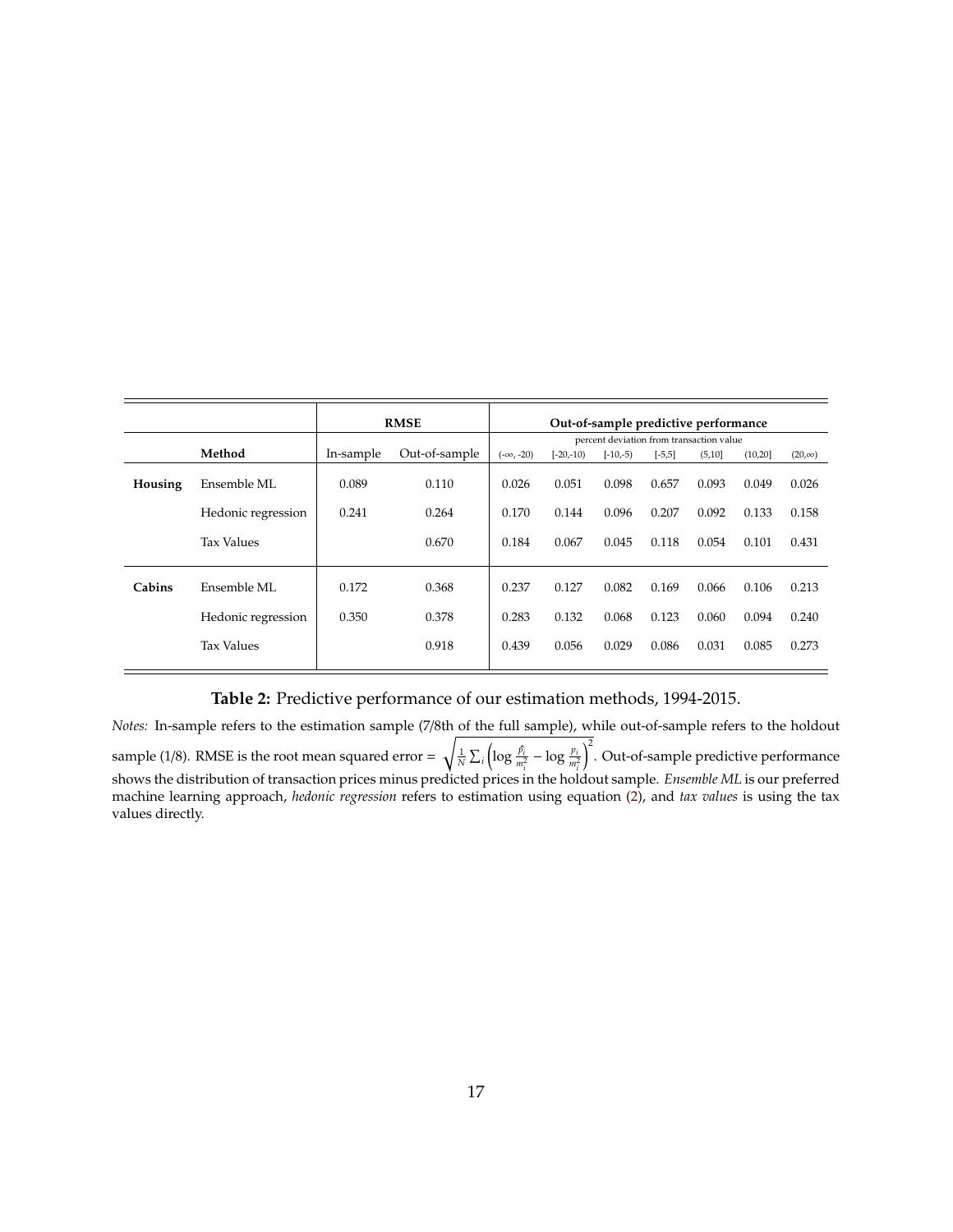<span id="page-19-0"></span>

| Year | <b>Regular Housing</b> | Cabins |
|------|------------------------|--------|
|      |                        |        |
| 1993 | 0.955                  | 2.260  |
| 1994 | 1.037                  | 2.405  |
| 1995 | 1.000                  | 1.775  |
| 1996 | 1.086                  | 2.000  |
| 1997 | 1.218                  | 2.136  |
| 1998 | 1.277                  | 2.261  |
| 1999 | 1.404                  | 2.619  |
| 2000 | 1.451                  | 2.664  |
| 2001 | 1.348                  | 2.532  |
| 2002 | 1.430                  | 2.698  |
| 2003 | 1.551                  | 2.896  |
| 2004 | 1.704                  | 3.199  |
| 2005 | 1.886                  | 3.508  |
| 2006 | 1.681                  | 2.992  |
| 2007 | 1.723                  | 3.073  |
| 2008 | 1.590                  | 2.872  |
| 2009 | 1.456                  | 2.673  |
| 2010 | 1.179                  | 3.490  |
| 2011 | 1.178                  | 3.718  |
| 2012 | 1.161                  | 3.406  |
| 2013 | 1.143                  | 4.347  |
| 2014 | 1.137                  | 4.668  |
| 2015 | 1.106                  | 5.257  |
|      |                        |        |

**Table 3:** Median yearly country-level adjustment ratios for tax values.

*Notes:* We construct these ratios by first computing the ratios of the predicted tax value divided by the value from the tax registry at the household level. The table reports the median ratio within housing types and years.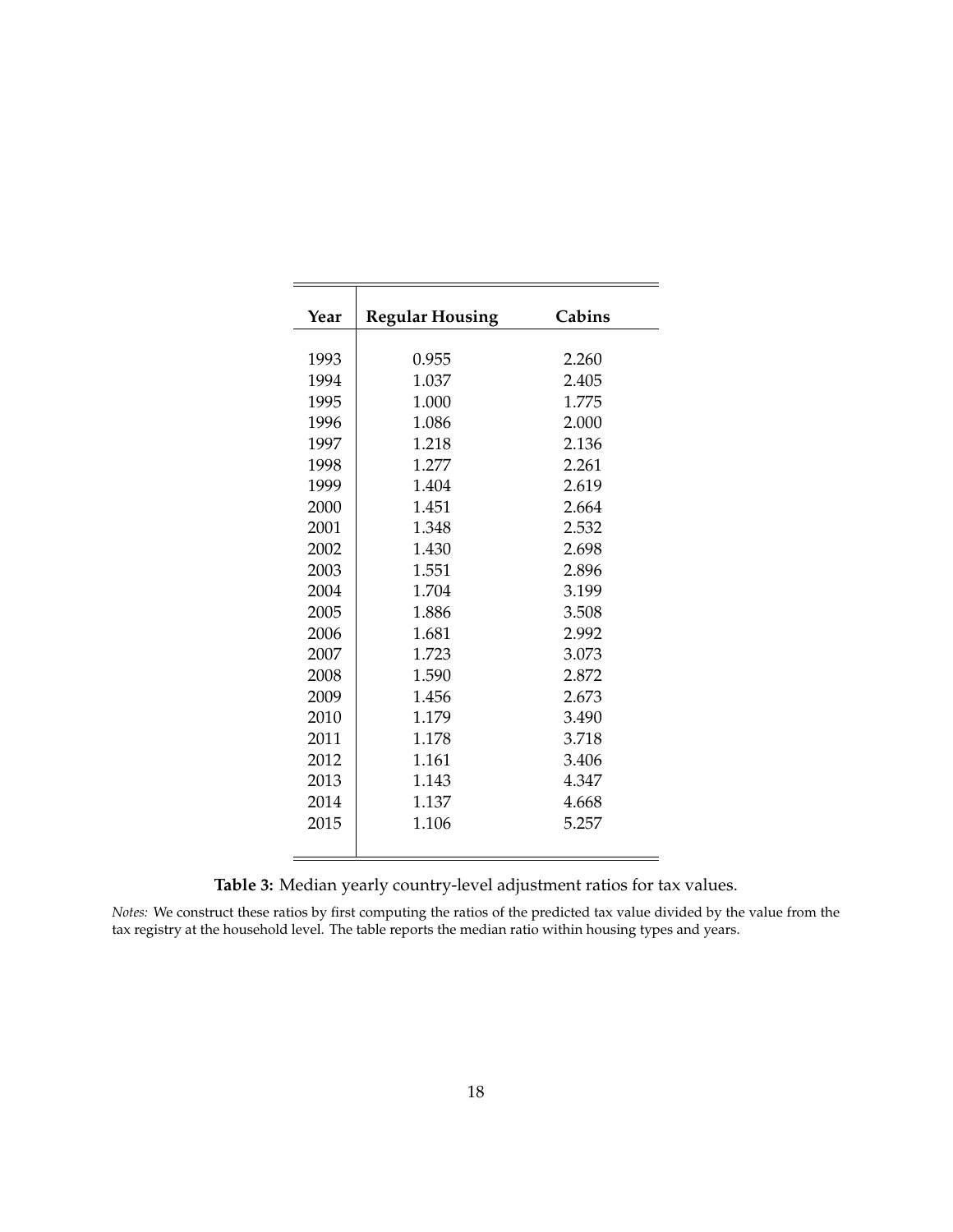<span id="page-20-0"></span>

| ML<br><b>SSB</b><br>ML<br><b>SSB</b><br>ML<br><b>SSB</b><br>ML<br>Year                                                                                                                                                                                                                                                                                                                                                                                                                                                                                                                                                                                                                        |  |
|-----------------------------------------------------------------------------------------------------------------------------------------------------------------------------------------------------------------------------------------------------------------------------------------------------------------------------------------------------------------------------------------------------------------------------------------------------------------------------------------------------------------------------------------------------------------------------------------------------------------------------------------------------------------------------------------------|--|
| 12.98<br>17.52<br>10.79<br>2006<br>15.27<br>19.50<br>11.38<br>22.65<br>2007<br>17.21<br>11.26<br>7.28<br>8.70<br>7.92<br>7.08<br>22.10<br>2008<br>0.57<br>$-4.72$<br>$-0.00$<br>2.54<br>-4.46<br>$-8.14$<br>$-3.23$<br>2009<br>0.78<br>1.35<br>1.17<br>1.58<br>1.79<br>3.27<br>2.21<br>11.98<br>2010<br>8.57<br>8.60<br>9.24<br>11.57<br>12.61<br>14.51<br>9.96<br>11.91<br>9.82<br>2011<br>9.86<br>9.07<br>10.97<br>9.44<br>2012<br>9.71<br>8.09<br>6.42<br>8.39<br>7.44<br>8.93<br>6.65<br>5.89<br>2013<br>3.83<br>5.83<br>5.44<br>6.70<br>3.28<br>3.16<br>2014<br>4.30<br>1.38<br>2.83<br>7.44<br>4.38<br>3.16<br>0.37<br>2015<br>7.83<br>10.25<br>4.36<br>7.53<br>5.71<br>$-1.12$<br>6.62 |  |

**Table 4:** Annual house price growth for Oslo & Bærum, Bergen, Trondheim, and Stavanger. The machine learning approach (ML, this paper) and the house price index from Statistics Norway (SSB).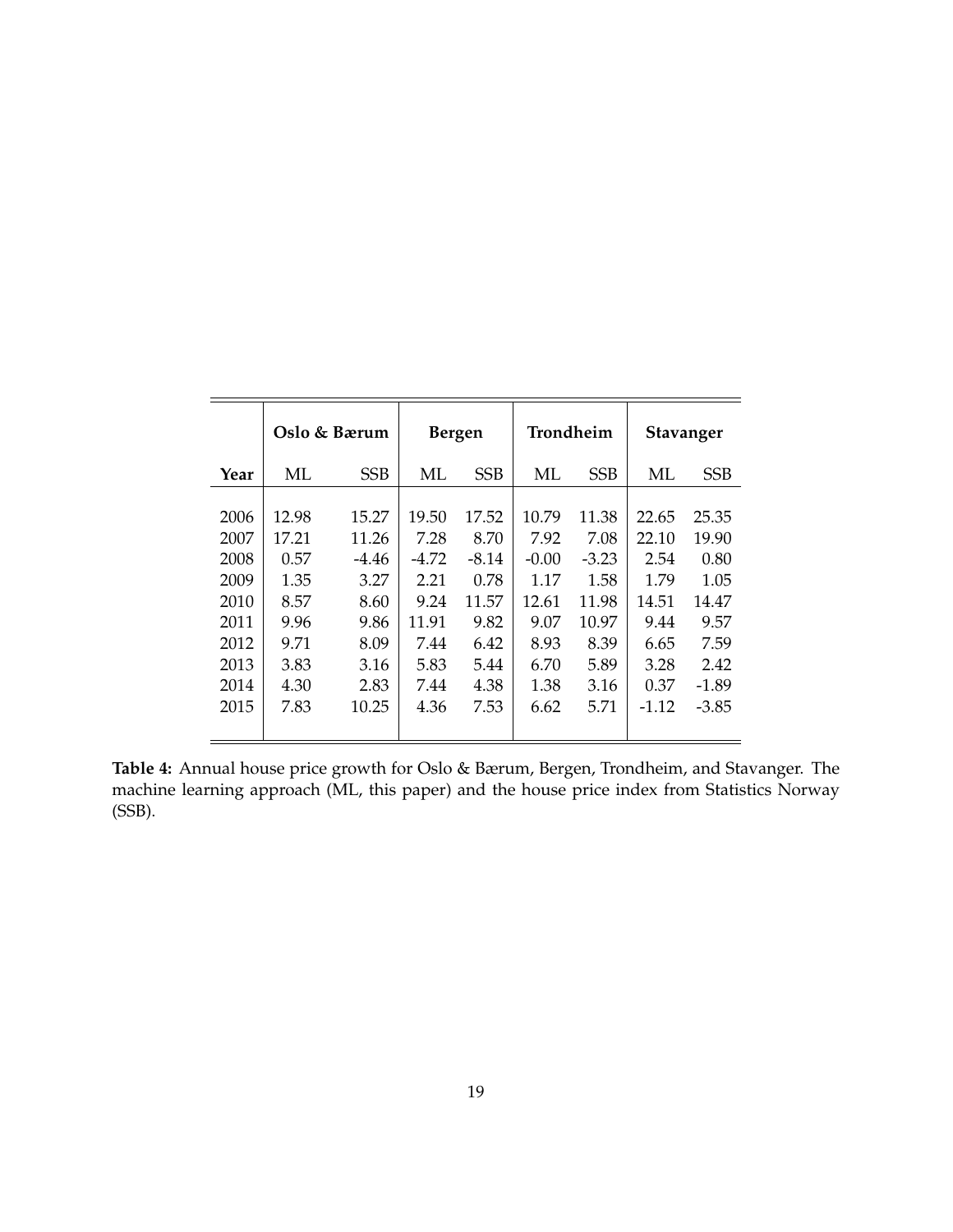# <span id="page-21-0"></span>**C Figures**





*Notes:* The graph shows the annual nominal house price growth during a given year from three different sources: Statistics Norway, Eiendomsverdi, and this paper. Our data is fourth quarter so we compute annual house price growth as the four-quarter growth rate.